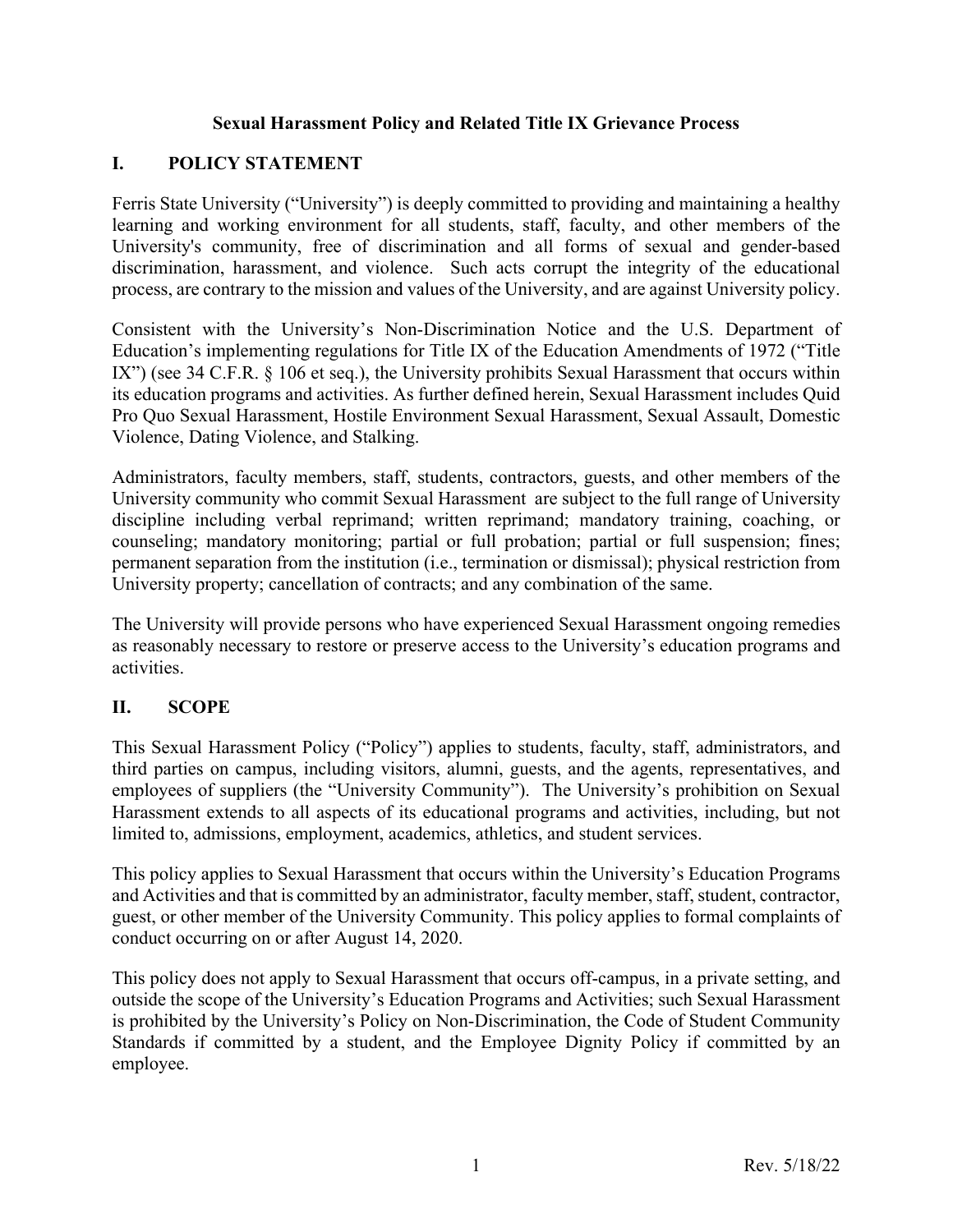a. Consistent with the U.S. Department of Education's implementing regulations for Title IX, this policy does not apply to Sexual Harassment that occurs outside the geographic boundaries of the United States, even if the Sexual Harassment occurs in the University's Education Programs and Activities, such as a study abroad program. Sexual Harassment that occurs outside the geographic boundaries of the United States is prohibited by the University's Policy on Non-Discrimination, the Code of Student Community Standards if committed by a student, and the Employee Dignity Policy if committed by an employee.

Complaints involving allegations of sex discrimination that do not meet the definition of Sexual Harassment under this Policy are governed by the University's Non-Discrimination Policy and are addressed through the University's Non-Discrimination Grievance Procedures if committed by an employee or the Sexual Misconduct Resolution Process in The Code of Student Community Standards if committed by a student.

### **III. TITLE IX STATEMENT AND COORDINATOR**

It is the policy of the University to comply with Title IX of the Education Amendments of 1972 and its implementing regulations, which prohibit discrimination based on sex in the University's educational programs and activities, including employment and admissions. Title IX and its implementing regulations also prohibit retaliation for asserting Title IX claims. The University has designated the following Title IX Coordinator to coordinate its compliance with Title IX, receive inquiries regarding Title IX, and process complaints of Sexual Harassment:

Kaitlin Zies Title IX Coordinator University Center 129 805 Campus Drive Big Rapids, MI 49307 (231) 591-2088 KaitlinZies@ferris.edu

Deputy Title IX Coordinators serve an integral function in supporting the work of the Title IX Coordinator across our multiple campuses and within various constituencies. Reports of Sexual Harassment can be made directly to Deputy Title IX Coordinators, who will connect students and employees with appropriate resources as well as the Title IX Coordinator.

Deputy Title IX Coordinators also assist with training on Title IX reporting obligations, serve as a resource for questions and concerns related to Title IX policies, processes, and procedures, and connect individuals with support resources both on and off campus. Deputy Title IX Coordinators meet regularly with the Title IX Coordinator to discuss concerns related to their constituencies.

The University has designated the following positions to serve as Deputy Title IX Coordinators:

Director of Equal Opportunity Governmental Relations and General Counsel McKessy House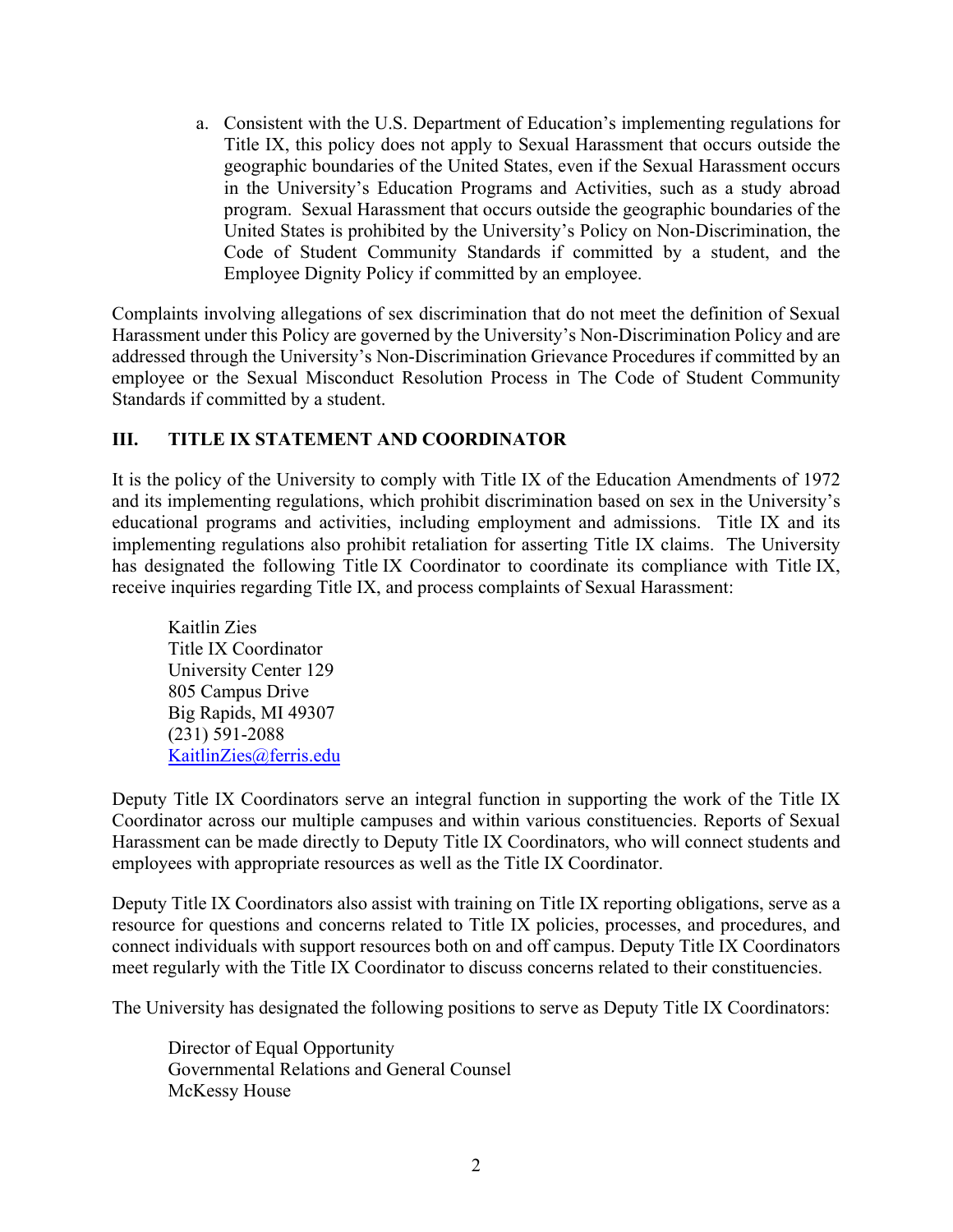120 E. Cedar St. Big Rapids, MI 49307 (231) 591-2152

Director of Student Services Extended & International Operations 151 Fountain St. NE Grand Rapids, MI 49503 (616) 643-5741

### **IV. DEFINITIONS**

- A. "Coercion" includes intimidation, deception, and/or express or implied threats of physical, reputational, academic, financial, or emotional harm or restraint, that would reasonably place an individual in fear of immediate or future harm and that is used to persuade or compel someone to engage in sexual contact. This includes threatening to "out" someone based on sexual orientation, gender identity and/or gender expression.
- B. "Complainant" means an individual who is alleged to be the victim of conduct that could constitute Sexual Harassment.
- C. "Consent" is the voluntary agreement to engage in sexual contact. Additional information about how the University evaluates consent is available in section VI.
- D. "Dating Violence" is violence committed by a person
	- 1. Who is or has been in a social relationship of a romantic or intimate nature with the victim; and
	- 2. Where the existence of such a relationship will be determined based on a consideration of the following factors:
		- The length of the relationship;
		- The type of relationship; and
		- The frequency of interaction between the persons involved in the relationship.
- E. "Domestic Violence" is an act of violence<sup>1</sup> committed by a current or former spouse or intimate partner of the victim, by a person with whom the victim shares a child in common, by a person who is cohabitating with or has cohabitated with the victim

<sup>&</sup>lt;sup>1</sup> Domestic violence is a crime under Michigan law. Specific information about the criminal offense can be found in the Michigan penal code at MCLA § 750.81 and MCLA 750.81a.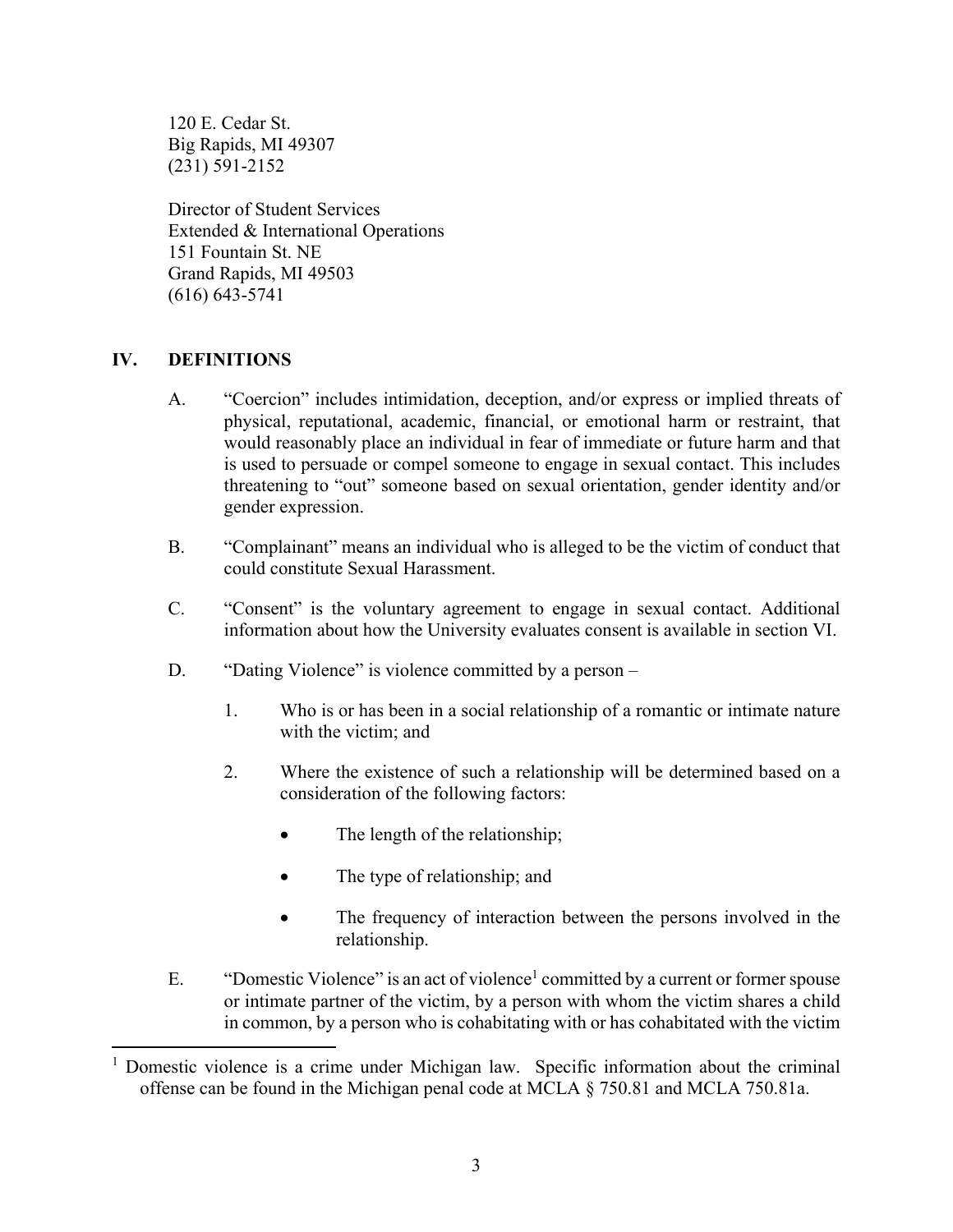as a spouse or intimate partner, by a person similarly situated to a spouse of the victim under the domestic or family violence laws of Michigan, or by any other person against an adult or youth victim who is protected from that person's acts under the domestic or family violence laws of Michigan.

- F. "Education Programs and Activities" refers to all the operations of the University, including, but not limited to, in-person and online educational instruction, employment, research activities, extracurricular activities, athletics, residence life, dining services, performances, and community engagement and outreach programs. The term applies to all activity that occurs on campus or on other property owned or occupied by the University. It also includes off-campus locations, events, or circumstances over which the University exercises substantial control over the Respondent and the context in which the Sexual Harassment occurs, including Sexual Harassment occurring in any building owned or controlled by a student organization that is officially recognized by the University.
- G. "Force" is the use or threat of physical violence and/or strength or intimidation to overcome an individual's freedom of will to choose whether to participate in sexual contact. Force is not limited to physical violence, but also includes threats, intimidation, abuse of power, duress or any combination of these behaviors. When determining whether or not force was involved, there is no requirement that a Complainant resist the sexual advance or request. However, resistance by the Complainant will be viewed as a clear demonstration of non-consent.
- H. "Formal Complaint" means a document filed by a Complainant or signed by the Title IX Coordinator alleging Sexual Harassment against a Respondent and requesting that the University investigate the allegation of Sexual Harassment in accordance with this policy. At the time of filing a Formal Complaint, a Complainant must be participating in or attempting to participate in the University's education programs and activities. A "document filed by a Complainant" means a document or electronic submission (such as an email) that contains the Complainant's physical or electronic signature or otherwise indicates that the Complainant is the person filing the Complaint.
- I. "Hostile Environment Sexual Harassment" is unwelcome conduct determined by a reasonable person to be so severe, pervasive, and objectively offensive that it effectively denies a person access to the University's education programs and activities.
- J. "Incapacitation" is a state where an individual cannot make an informed and rational decision to consent to engage in sexual contact because the individual lacks conscious knowledge of the nature of the act (e.g. to understand the "who, what, where, when, why or how" of the sexual interaction) and/or is physically or mentally helpless. Additional information about how the University evaluates incapacitation is available in section VI.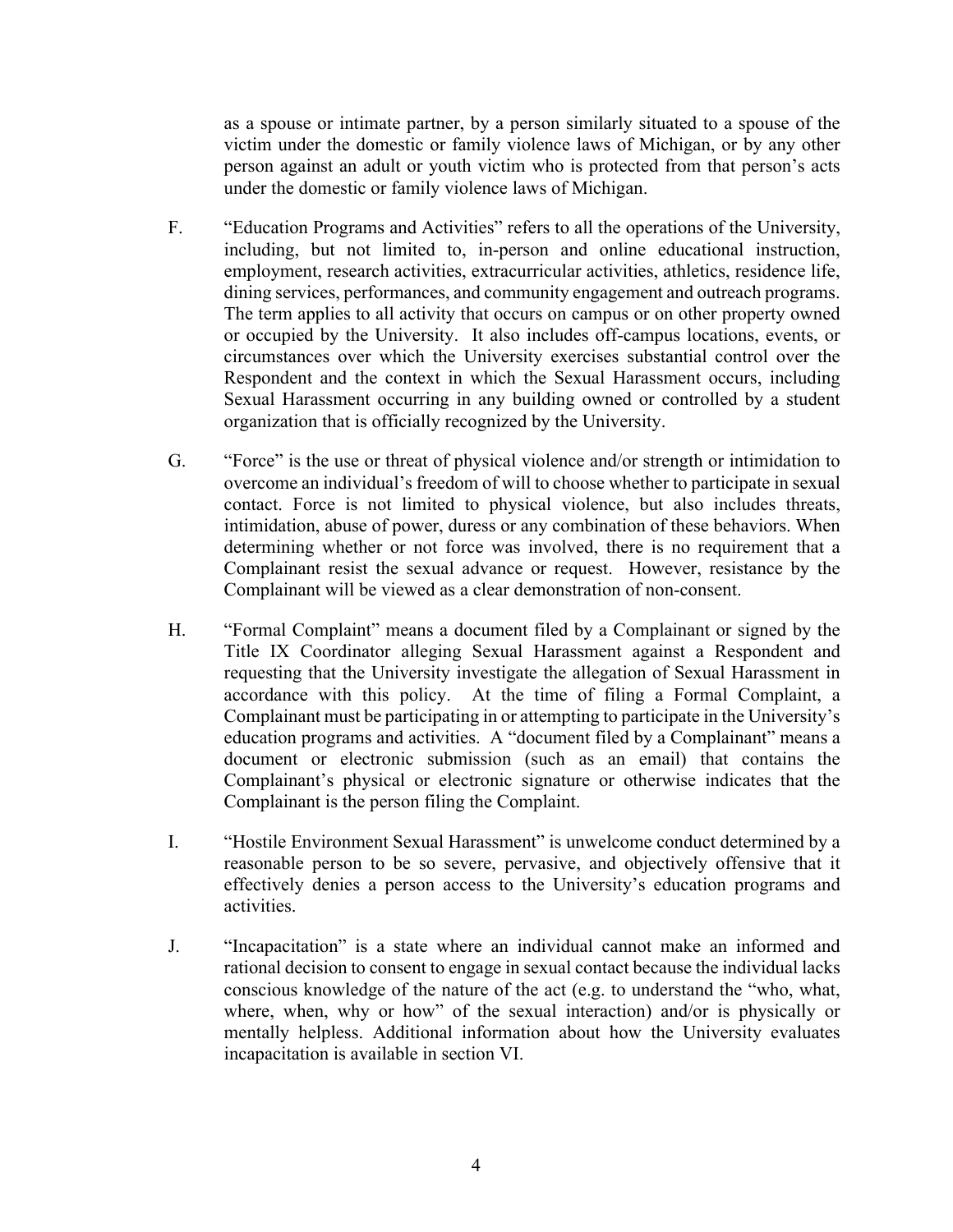- K. "Quid Pro Quo Sexual Harassment" is an employee of the University conditioning the provision of an aid, benefit, or service of the University on an individual's participation in unwelcome sexual contact.
- L. "Retaliation" is intimidation, threats, coercion, or discrimination against any individual for the purpose of interfering with any right or privilege secured by Title IX and its implementing regulations or because an individual has made a report or complaint, testified, assisted, or participated or refused to participate in any manner in an investigation, proceeding, or hearing under this policy.
- M. "Respondent" means an individual who has been reported to be the perpetrator of conduct that could constitute Sexual Harassment.
- N. "Sexual Assault" includes the sex offenses of Rape, Sodomy, Sexual Assault with an Object, Fondling, Incest, and Statutory Rape.2
	- 1. "Rape" is the carnal knowledge of a person, without the consent of the victim, including instances where the victim is incapable of giving consent because of his/her age or because of his/her temporary or permanent mental or physical incapacity. There is "carnal knowledge" if there is the slightest penetration of the vagina or penis by the sexual organ of the other person. Attempted Rape is included.
	- 2. "Sodomy" is oral or anal sexual intercourse with another person, without the consent of the victim, including instances where the victim is incapable of giving consent because of his/her age or because of his/her temporary or permanent mental or physical incapacity.
	- 3. "Sexual Assault with an Object" is using an object or instrument to unlawfully penetrate, however slightly, the genital or anal opening of the body of another person, without the consent of the victim, including instances where the victim is incapable of giving consent because of his/her age or because of his/her temporary or permanent mental or physical incapacity. An "object" or "instrument" is anything used by the offender other than the offender's genitalia.
	- 4. "Fondling" is the touching of the private body parts of another person for the purpose of sexual gratification, without the consent of the victim, including instances where the victim is incapable of giving consent because

 $2$  The University's definition of "Sexual Assault" is mandated by federal regulations implementing Title IX of the Education Amendments of 1972. Those regulations require the University to adopt a definition of "Sexual Assault" that incorporates various forcible and nonforcible sex crimes as defined by the FBI's Uniform Crime Reporting System. See 34 C.F.R. §  $106.30(a)$ .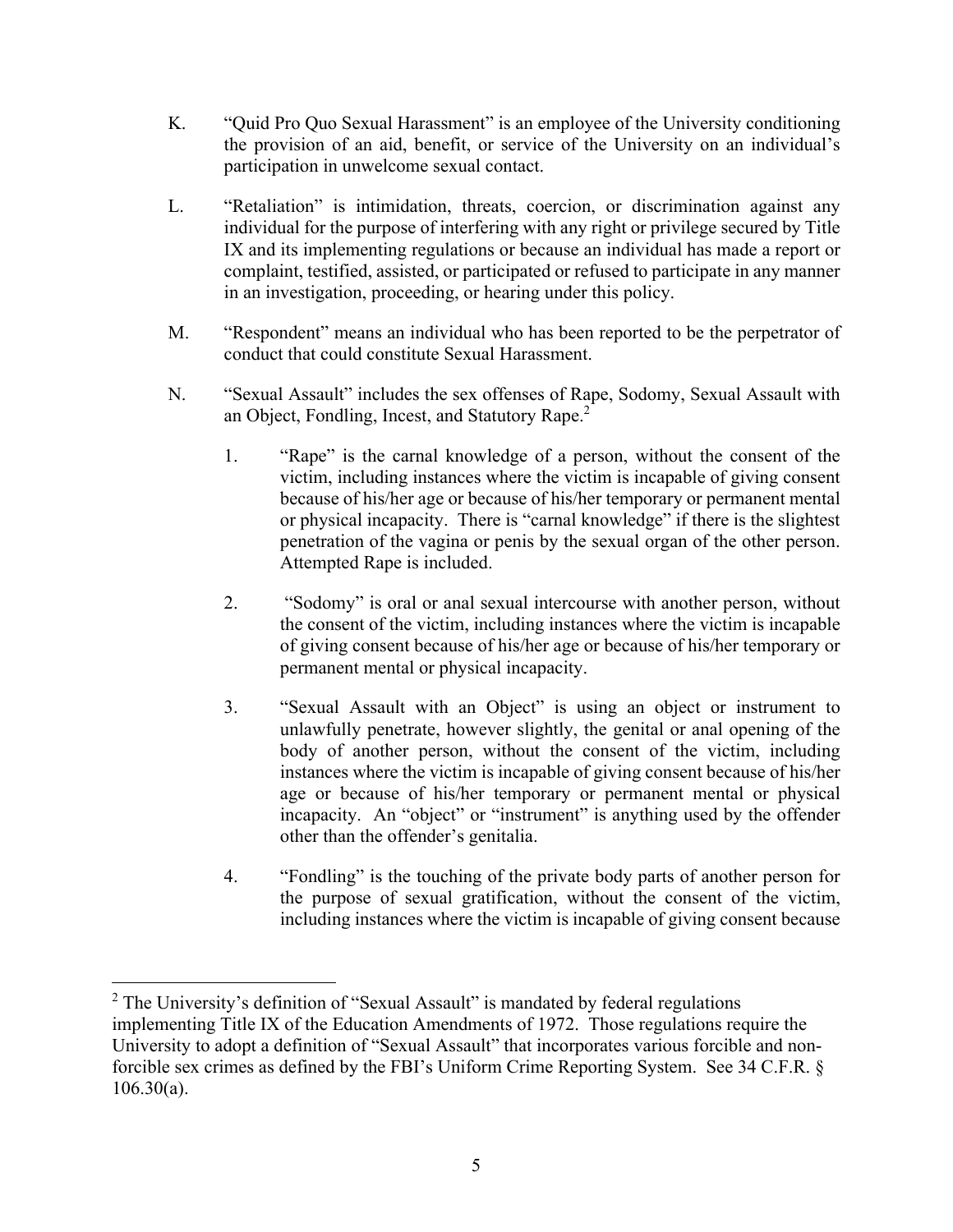of his/her age or because of his/her temporary or permanent mental or physical incapacity.

- 5. "Incest" is sexual intercourse between persons who are related to each other within the degrees wherein marriage is prohibited by Michigan law.
- 6. "Statutory Rape" is sexual intercourse with a person who is under the statutory age of consent as defined by Michigan law.
- O. "Sexual Harassment" is conduct on the basis of sex that constitutes Quid Pro Quo Sexual Harassment, Hostile Environment Sexual Harassment, Sexual Assault, Domestic Violence, Dating Violence, or Stalking. Sexual Harassment does not depend on the gender, gender identity, or sexual orientation of the Complainant and Respondent. Thus, Sexual Harassment can occur between persons who consider themselves to be of the same gender, the opposite gender, or to otherwise have differing gender identities. This term is used throughout this policy and the Title IX Grievance Process when collectively referring to these types of conduct.
- P. "Stalking" is engaging in a course of conduct directed at a specific person that would cause a reasonable person to:
	- Fear for their safety or the safety of others; or
	- Suffer substantial emotional distress.
- Q. "Supportive Measures" are non-disciplinary, non-punitive individualized services offered, as appropriate, and reasonably available, and without fee or charge, that are designed to restore or preserve equal access to the University's Education Programs and Activities without unreasonably burdening another party, including measures designed to protect the safety of all parties implicated by a report or the University's education environment, or to deter Sexual Harassment. Supportive measures may include: counseling, extensions of academic or other deadlines, course-related adjustments, modifications to work or class schedules, campus escort services, changes in work or housing locations, leaves of absence, increased security and monitoring of certain areas of campus, and other similar measures. Supportive Measures may also include mutual restrictions on contact between the parties implicated by a report.

#### **V. UNDERSTANDING HOSTILE ENVIRONMENT SEXUAL HARASSMENT**

In determining whether a hostile environment exists, the University will consider the totality of circumstances, including factors such as the actual impact the conduct has had on the Complainant; the nature and severity of the conduct at issue; the frequency and duration of the conduct; the relationship between the parties (including accounting for whether one individual has power or authority over the other); the respective ages of the parties; the context in which the conduct occurred; and the number of persons affected. The University will evaluate the totality of circumstances from the perspective of a reasonable person in the Complainant's position. A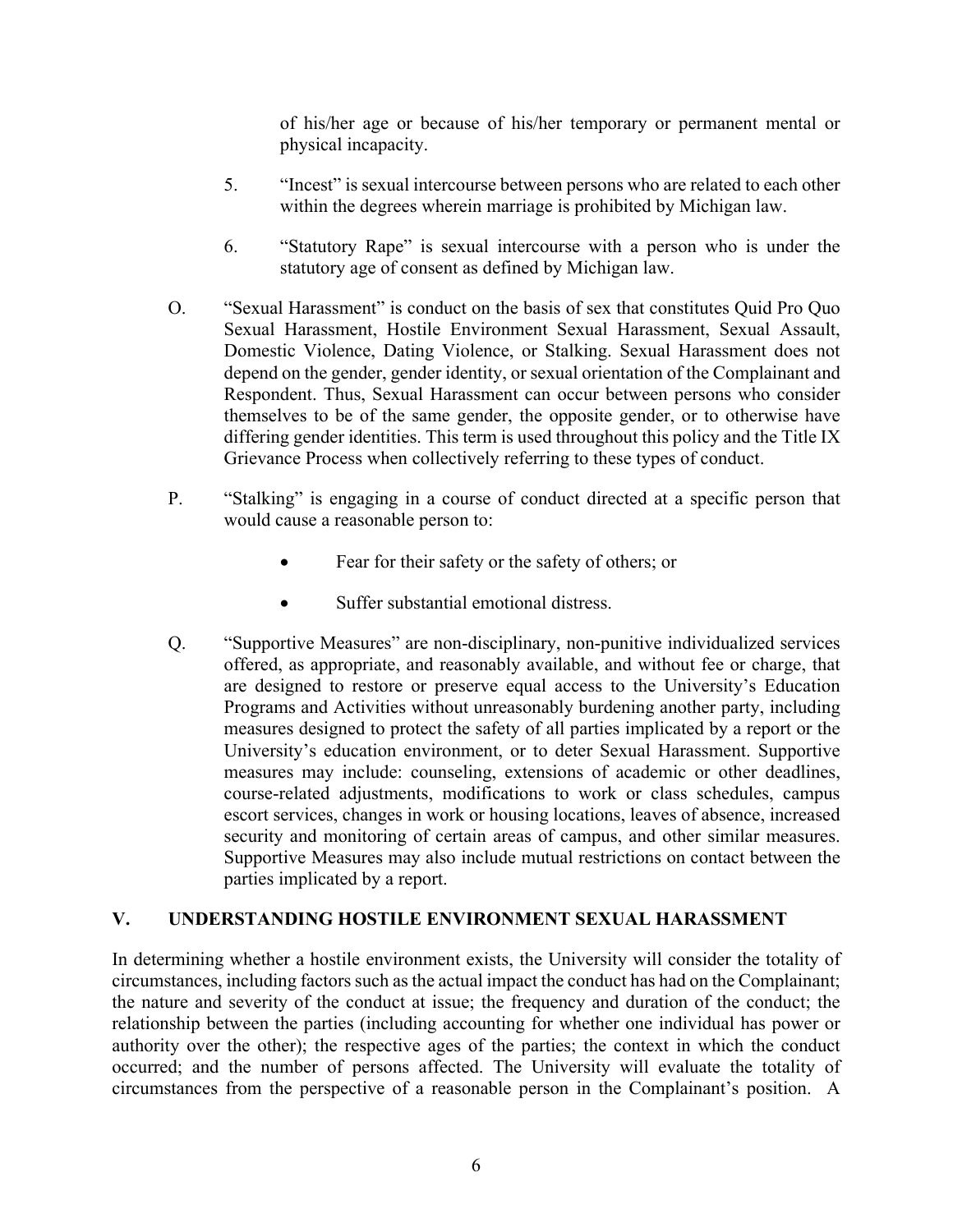person's adverse subjective reaction to conduct is not sufficient, in and of itself, to establish the existence of a hostile environment.

The University encourages members of the University Community to report any and all instances of Sexual Harassment, even if they are unsure whether the conduct rises to the level of a policy violation.

Some specific examples of conduct that may constitute Sexual Harassment if unwelcome include, but are not limited to:

- Unreasonable pressure for a dating, romantic, or intimate relationship or sexual contact
- Unwelcome kissing, hugging, or massaging
- Sexual innuendos, jokes, or humor
- Displaying sexual graffiti, pictures, videos, or posters
- Using sexually explicit profanity
- Asking about, or telling about, sexual fantasies, sexual preferences, or sexual activities
- E-mail and Internet use that violates this policy
- Leering or staring at someone in a sexual way, such as staring at a person's breasts or groin
- Sending sexually explicit emails, text messages, or social media posts
- Commenting on a person's dress in a sexual manner
- Giving unwelcome personal gifts such as lingerie that suggest the desire for a romantic relationship
- Disseminating sexual pictures or videos of another person without consent regardless of whether the pictures or videos were obtained with consent
- Insulting, demeaning, or degrading another person on the basis of gender or gender stereotypes

## **VI. UNDERSTANDING CONSENT AND INCAPACITATION**

#### A. Consent

Lack of consent is a critical factor in determining whether Sexual Harassment has occurred. As defined above, consent is the voluntary agreement to engage in sexual contact. Consent to engage in sexual contact must demonstrate that it meets the following four components: (1) informed, (2) freely and actively given, (3) mutually understandable words or actions, (4) indicating a clear agreement to engage in sexual contact of any kind.

It is the responsibility of the person who wants to engage in sexual contact to make sure that they have received consent from any person(s) involved. If an individual initiating sexual contact is not sure if they have received consent, they have an obligation to seek additional clarification.

Informed:

- Consent includes each person(s) having a clear and mutual understanding of the nature and scope of the sexual contact;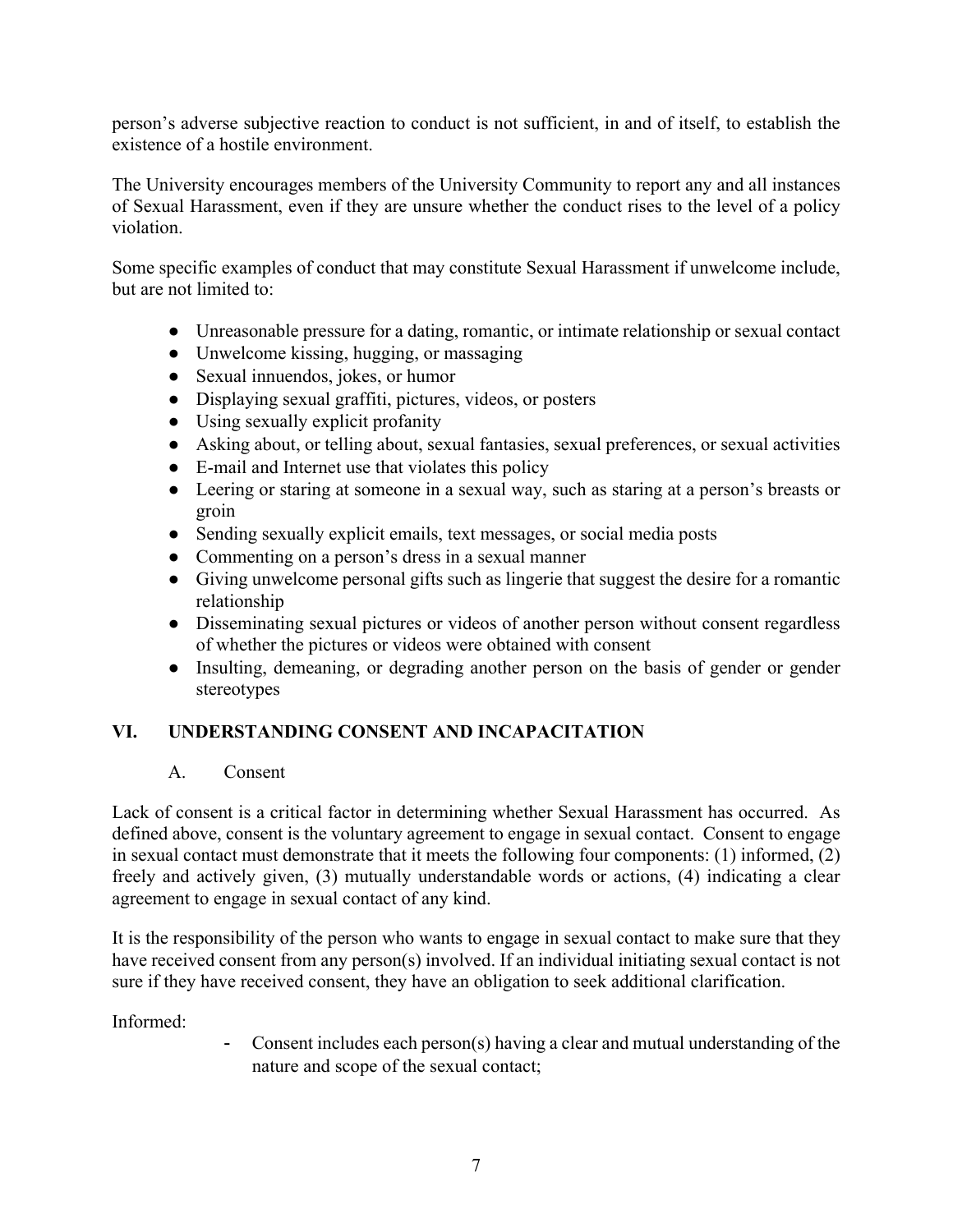- Consent to one form of sexual contact does not constitute consent to all forms of sexual contact;
- Informed consent cannot be given by anyone under the legal age of consent (anyone under age 16).

Freely and Actively Given:

- Consent cannot be given by an incapacitated person(s) (see definition of incapacitation above);
- Consent cannot be achieved through force (see definition of force above), threat, deception, intimidation or coercion (see definition of coercion above).
- Consent cannot be assumed or implied by a current or previous dating or sexual relationship.

Mutually Understandable Words or Actions:

- Consent consists of clear communication (words or actions) that indicates each person(s) unambiguous willingness to engage in sexual contact from the beginning to end of each instance of sexual contact and for each form of sexual contact;
- Consent cannot be assumed or implied by silence, passivity, the lack of an objection. A person who does not physically resist or verbally refuse sexual contact is not necessarily giving consent.

Indicating a Clear Agreement to Engage in Sexual Contact:

- Consent can be withdrawn at any time through clear communication (words or actions) that indicates each person(s) is no longer willing to engage in sexual contact.

- In the absence of a clear agreement to engage in sexual contact, consent does not exist.

B. Incapacitation

Incapacitation is a state where an individual cannot make an informed and rational decision to consent to engage in sexual contact because the individual lacks conscious knowledge of the nature of the act (e.g., to understand the "who, what, where, when, why or how" of the sexual interaction) and/or is physically or mentally helpless. An individual is also considered incapacitated, and therefore unable to give consent, when asleep, unconscious, or otherwise unaware that sexual contact is occurring.

Incapacitation can only be found when the Respondent knew or should have known that the Complainant was incapacitated when viewed from the position of a sober, reasonable person. One's own intoxication is not an excuse for failure to recognize another person's incapacitation.

Incapacitation may result from the use of alcohol and/or other drugs; however, consumption of alcohol of other drugs, inebriation, or intoxication alone are insufficient to establish incapacitation. Incapacitation is beyond mere drunkenness or intoxication. The impact of alcohol or drugs varies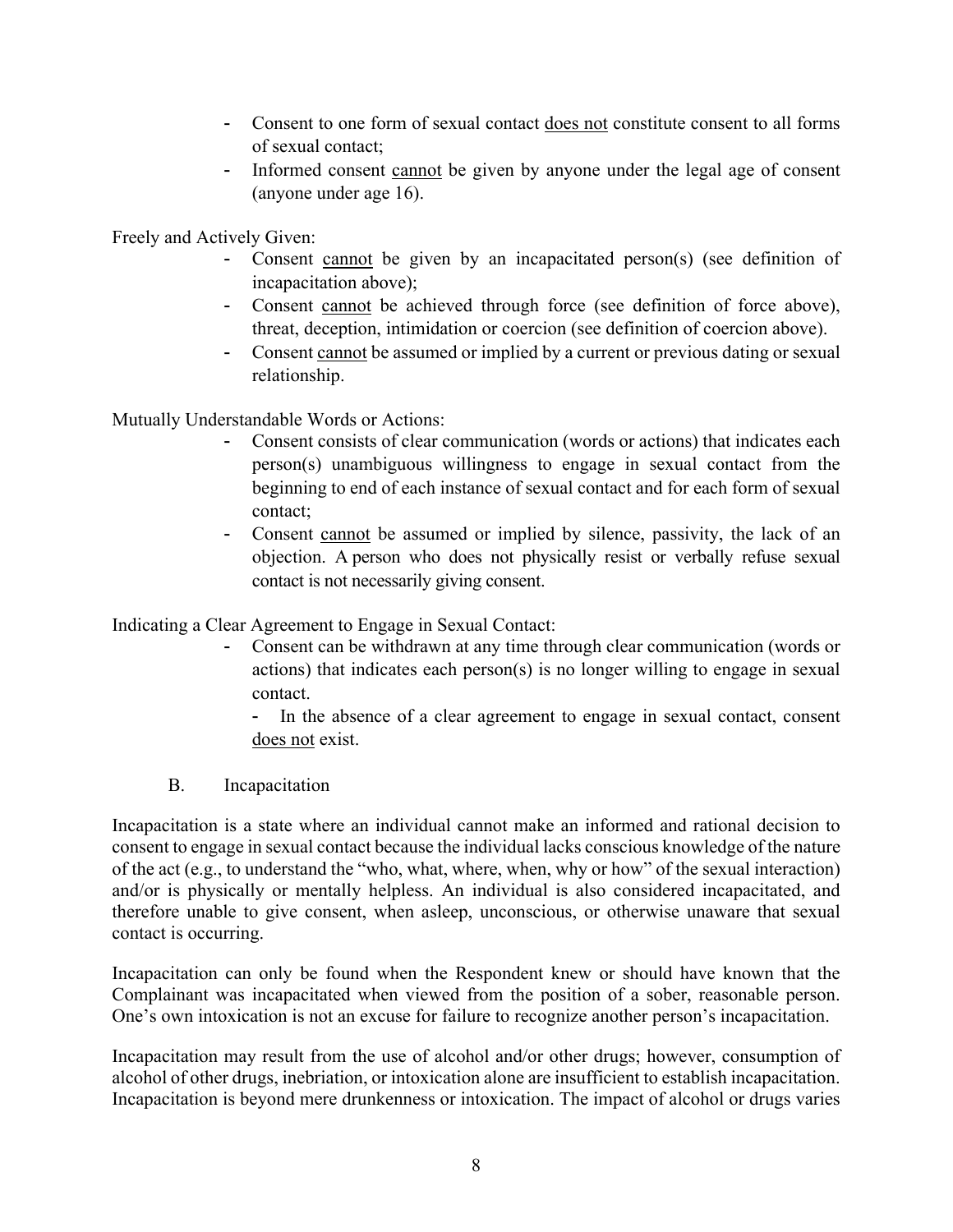from person to person, and evaluating incapacitation requires an assessment of how consumption of alcohol and/or drugs impacts an individual's:

- Decision-making ability
- Awareness of consequences
- Ability to make informed judgments
- Capacity to appreciate the nature of circumstances of the act.

No single factor is determinative of incapacitation. Some common signs that someone may be incapacitated include slurred speech, confusion, shaky balance, stumbling or falling down, vomiting, and unconsciousness.

### **VII. ANALYZING DOMESTIC VIOLENCE, DATING VIOLENCE, AND STALKING**

Domestic Violence, Dating Violence, and Stalking (often called "intimate partner violence") are considered to be a violation of this Policy, no matter the motivation behind them. Domestic and Dating Violence occur on a continuum and can vary in frequency and severity. Domestic and Dating Violence often take the forms of threats, assaults, or property damage.

Stalking includes cyberstalking, which is a form of stalking occurring in electronic media such as the Internet, social networks, blogs, cell phones, texts, or emails that are used to pursue, harass, or to make unwelcome contact with another person in an unsolicited fashion. Examples of stalking include: unwelcome and repeated visual or physical proximity to a person; repeated oral or written threats; unwelcomed/unsolicited written communications, including letters, cards, texts, emails, instant messages, or messages on social media or message bulletin boards.

### **VIII. ROLES AND RESPONSIBILITIES**

### A. Title IX Coordinator

It is the responsibility of the Title IX Coordinator to: (1) be informed of all Title IX reports at the University; (2) oversee the process of responding to Sexual Harassment complaints; (3) coordinate and supervise the provision of Supportive Measures under this policy; (4) coordinate dissemination of information and education and training programs relevant to preventing and responding to Sexual Harassment on campus; (5) identify and address any patterns or systemic problems that arise during the review of Sexual Harassment complaints; (6) assist members of the University community in understanding that Sexual Harassment is prohibited by this policy; (7) answer questions about this policy; (8) oversee revisions to this policy; (9) appoint investigators and ensure that investigators are trained to respond to and investigate complaints of Sexual Harassment; (10) ensure that employees and students are aware of the procedures for reporting and addressing complaints of Sexual Harassment; (11) implement the Title IX Grievance Process or to designate appropriate persons for implementing the Title IX Grievance Process; (12) monitor full compliance with the requirements and timelines specified in the Title IX Grievance Process; and (13) adhere to all state and federal reporting requirements on incidents of Sexual Harassment.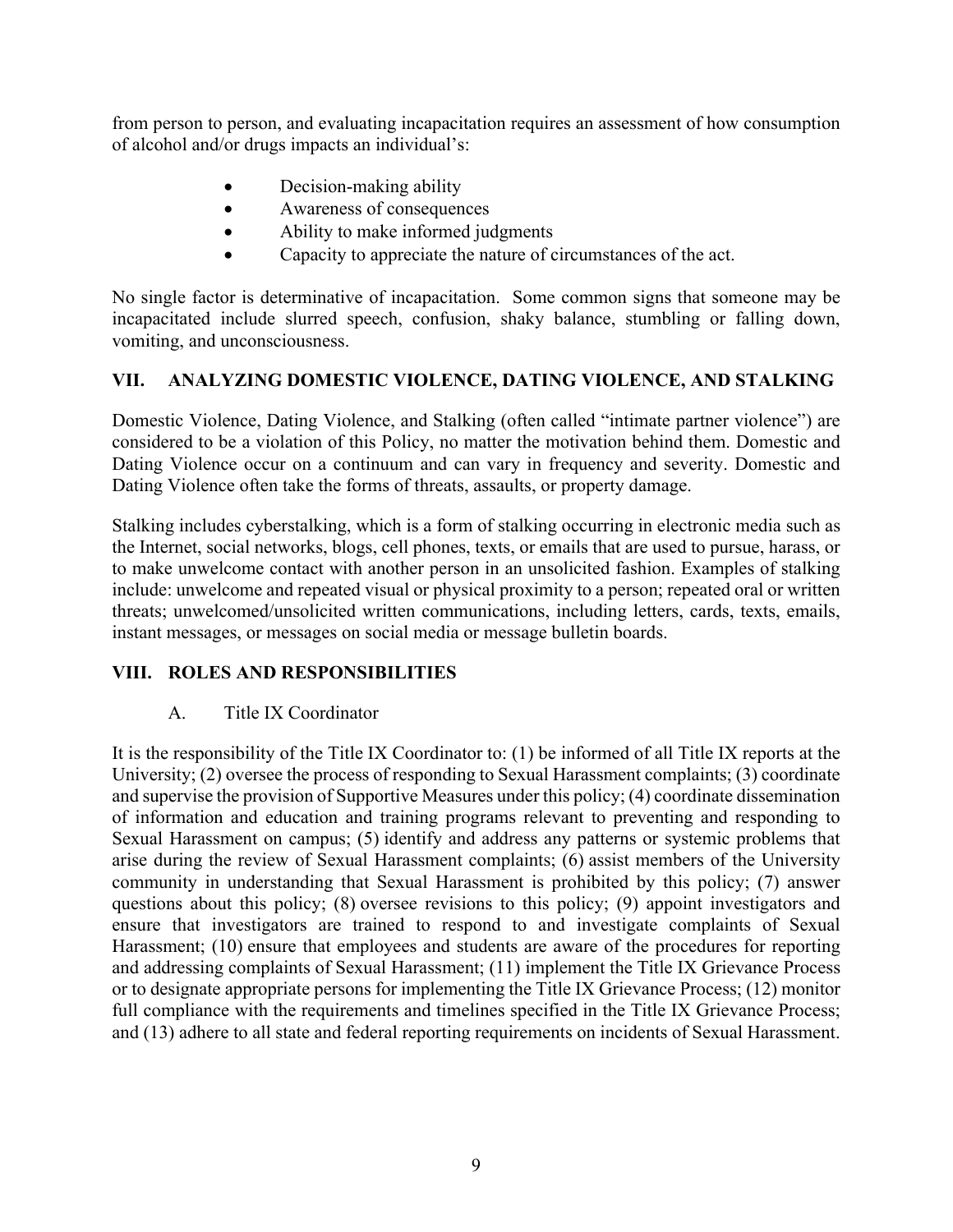The Title IX Coordinator may consult with other University officials and legal counsel as necessary when carrying out their duties under this policy. It is the responsibility of administrators, deans, and other managers (i.e. those that formally supervise other employees) to:

- Inform employees under their direction or supervision of this policy
- Work with the Title IX Coordinator to implement education and training programs for employees and students
- Implement any corrective actions that are imposed as a result of findings of a violation of this policy
- B. All Employees

It is the responsibility of all employees to review and comply with this policy.

C. Students

It is the responsibility of all students to review and comply with this policy.

D. The University

When the University is aware that a member of the University Community may have been subjected to or affected by conduct that constitutes Sexual Harassment, the University will take prompt action to respond in accordance with this policy and the Title IX Grievance Process.

### **IX. REPORTING SEXUAL HARASSMENT**

Any person may report Sexual Harassment to the Title IX Coordinator. Reports may be made in person, by regular mail, telephone, electronic mail, or by any other means that results in the Title IX Coordinator receiving the person's verbal or written report. In-person reports must be made during normal business hours, but reports can be made by regular mail, telephone, or electronic mail at any time, including outside normal business hours.

Individuals who have experienced Sexual Harassment have the option to report the matter to law enforcement, to the University, to both, or to neither, as the individual may choose. Individuals who do not wish to report or file a Formal Complaint and pursue an investigation under these procedures may contact confidential counseling or medical resources.

A. Employees

All University employees have a duty to report Sexual Harassment, regardless of where it occurs to the Title IX Coordinator or a Deputy Title IX Coordinator when they receive a report of such conduct or witness such conduct. The report must include all known relevant details of the alleged Sexual Harassment. This reporting obligation includes employees who may have a professional license requiring confidentiality if they are not employed by the University in that professional role.

An employee not reporting Sexual Harassment as required by this policy may be disciplined accordingly, up to and including termination. This section does not apply to the employees who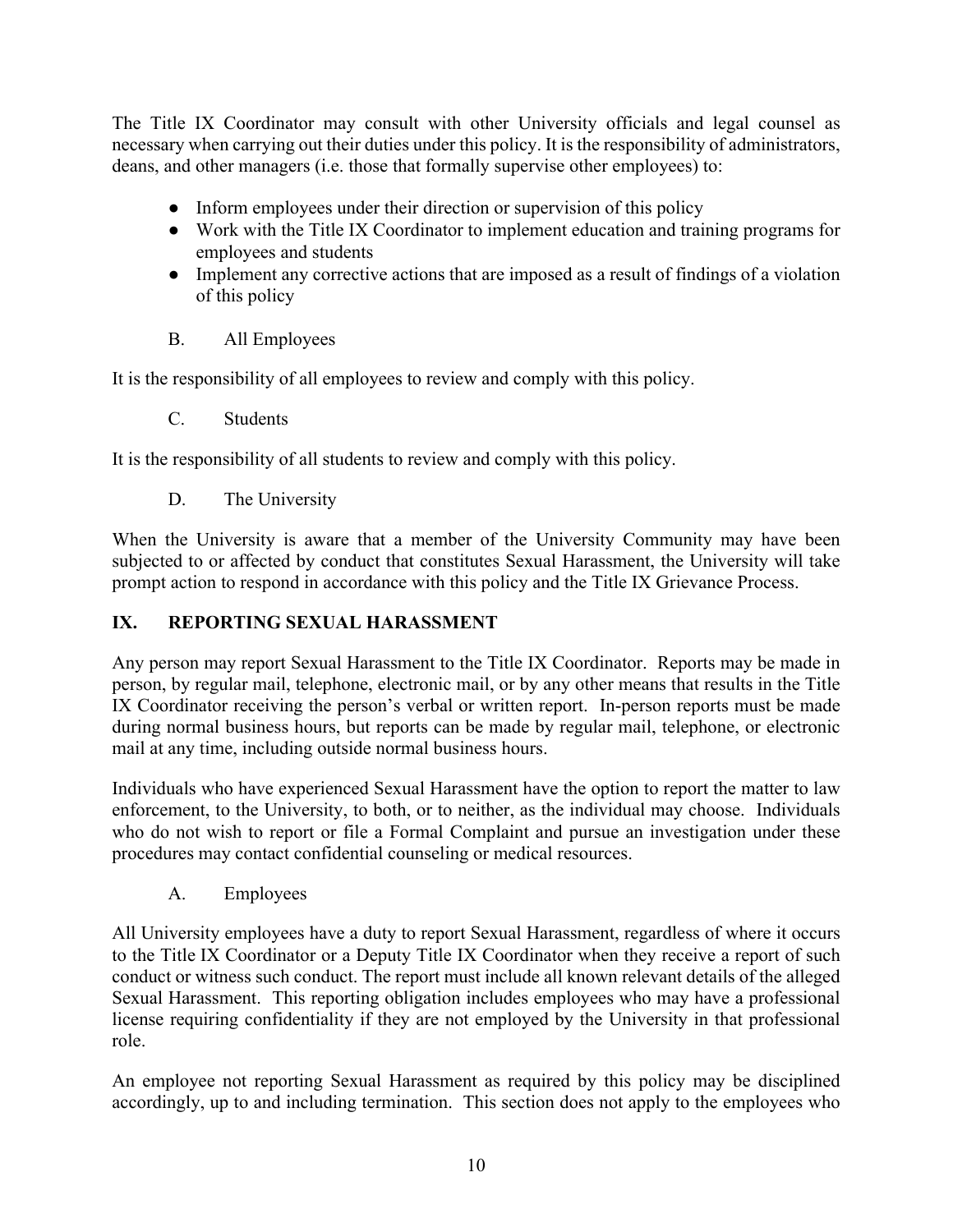may maintain confidentiality as described in Section IX.D of this policy. The Title IX Coordinator will ensure that all Clery reportable offenses reported to them are officially recorded with the Department of Public Safety.

University employees are also encouraged to file a complaint of Sexual Harassment when they are the victim of such conduct by contacting the Title IX Coordinator or a Deputy Title IX Coordinator.

B. Students and Non-Employee Members of the University Community

Students and non-employees who believe they or another member of the University Community may have been subjected to conduct that constitutes prohibited Sexual Harassment are encouraged to report such conduct to the Title IX Coordinator. Students and other persons may also file a complaint with the United States Department of Education's Office for Civil Rights, as set forth in Section XXVII below.

Students should be aware that all employees at the University, except those designated in Section IX.D, have an obligation to report Sexual Harassment that they become aware of or witness to the Title IX Coordinator, and they may not keep such information confidential.

C. Third-Party & Anonymous Reporting

Any individual may make a report of an act of Sexual Harassment. The report may be made without disclosing the identities of the parties involved. However, the University's ability to respond to the third-party report of Sexual Harassment may be limited by the amount of information provided.

D. Confidential Resources

The University encourages individuals to report Sexual Harassment of which they are subject to or become aware of immediately. However, the University realizes that complainants may desire to maintain confidentiality. An individual who wishes to talk confidentially about their situation may contact the following confidential resources:

Student Resources

- Personal Counseling Center: (231) 591-5968
- Birkam Health Center: (231) 591-2614
- KCAD Director of Counseling: (616) 259-1136

## Employee Resources

Encompass (Employee Assistance Program): (1-800-788-8630)

Additional resources are available on the Title IX webpage at https://www.ferris.edu/titleix/SupportResourcesLandingPage.htm.

Licensed counselors in these offices are able to provide confidential support, except in instances where there is an imminent threat of harm or danger for which they have a duty to warn law enforcement authorities or as otherwise required by law (such as suspected child abuse). Notwithstanding, a non-identifying report may be made to the Title IX Coordinator so that the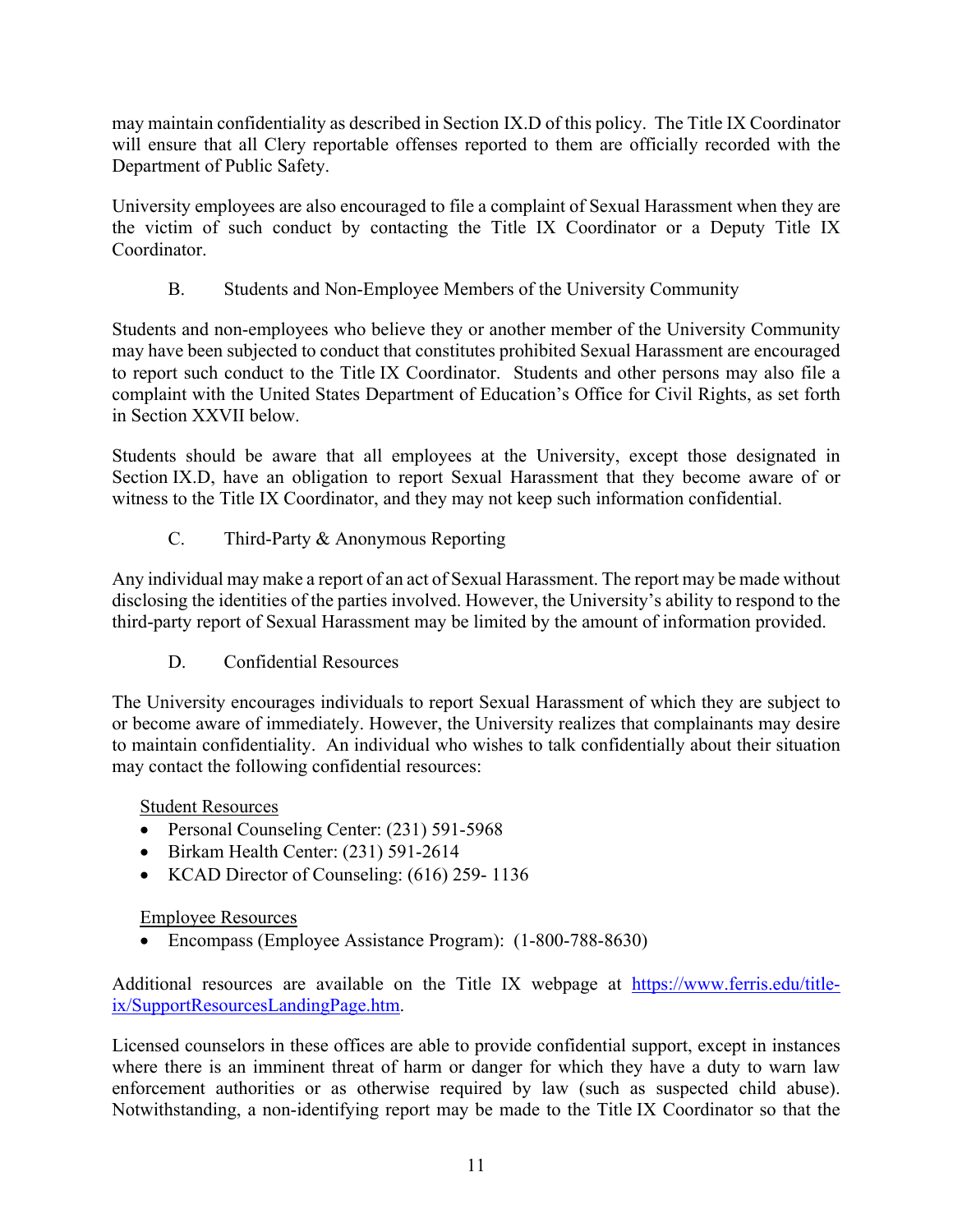University can identify any patterns of Sexual Harassment on campus and, if the conduct is a crime, it can be included in the University's annual crime statistics disclosure.

Victims of sexual offenses, including sexual assault, stalking, and dating/domestic violence, may also seek help from off-campus organizations that have trained professionals able to provide assistance to victims of sexual violence. These organizations are not associated with the University and therefore disclosure will not trigger a University response. Victims may contact the following organizations for assistance:

- Women's Information Service (WISE): 1-800-364-9473: 24-hour Crisis Line
- Michigan Sexual Assault Help Line: 1-855-VOICES4
	- E. Conduct that Constitutes a Crime

In addition to making a report under this policy, the University encourages any person who believes they are the victim of a crime—including Sexual Violence, Domestic Violence, Dating Violence, or Stalking—to make a report to local law enforcement. If requested, the University will assist the Complainant in notifying the appropriate law enforcement authorities. A Complainant may decline to notify such authorities.

Unless there is a health or safety emergency, articulable threat to members of the University Community, or a state law requiring reporting (such as in the case of child abuse) the University will not contact law enforcement without the alleged victim's permission.

F. Emergency Reporting Options

Individual safety is paramount. Victims of sexual violence who are in an emergency situation or are uncertain about what they should do are encouraged to call 911 to request assistance from emergency personnel including law enforcement and emergency medical personnel. Local law enforcement and emergency medical personnel are trained to help victims of sexual violence and can recommend the best options to ensure preservation of evidence, ensure the victim's safety, and begin a criminal investigation into the incident.

G. Special Advice for Individuals Reporting Sexual Assault, Domestic Violence, Dating Violence, or Stalking

If you believe you are the victim of Sexual Assault, Domestic Violence, or Dating Violence, do everything possible to preserve evidence by making certain that the crime scene is not disturbed. Preservation of evidence may be necessary for proof of the crime or in obtaining a protection order. For those who believe that they are victims of Sexual Assault, Domestic Violence, or Dating Violence, the University recommends the following:

- Get to a safe place as soon as possible.
- Try to preserve all physical evidence of the crime—avoid bathing, using the toilet, rinsing one's mouth or changing clothes. If it is necessary, put all clothing that was worn at the time of the incident in a paper bag, not a plastic one.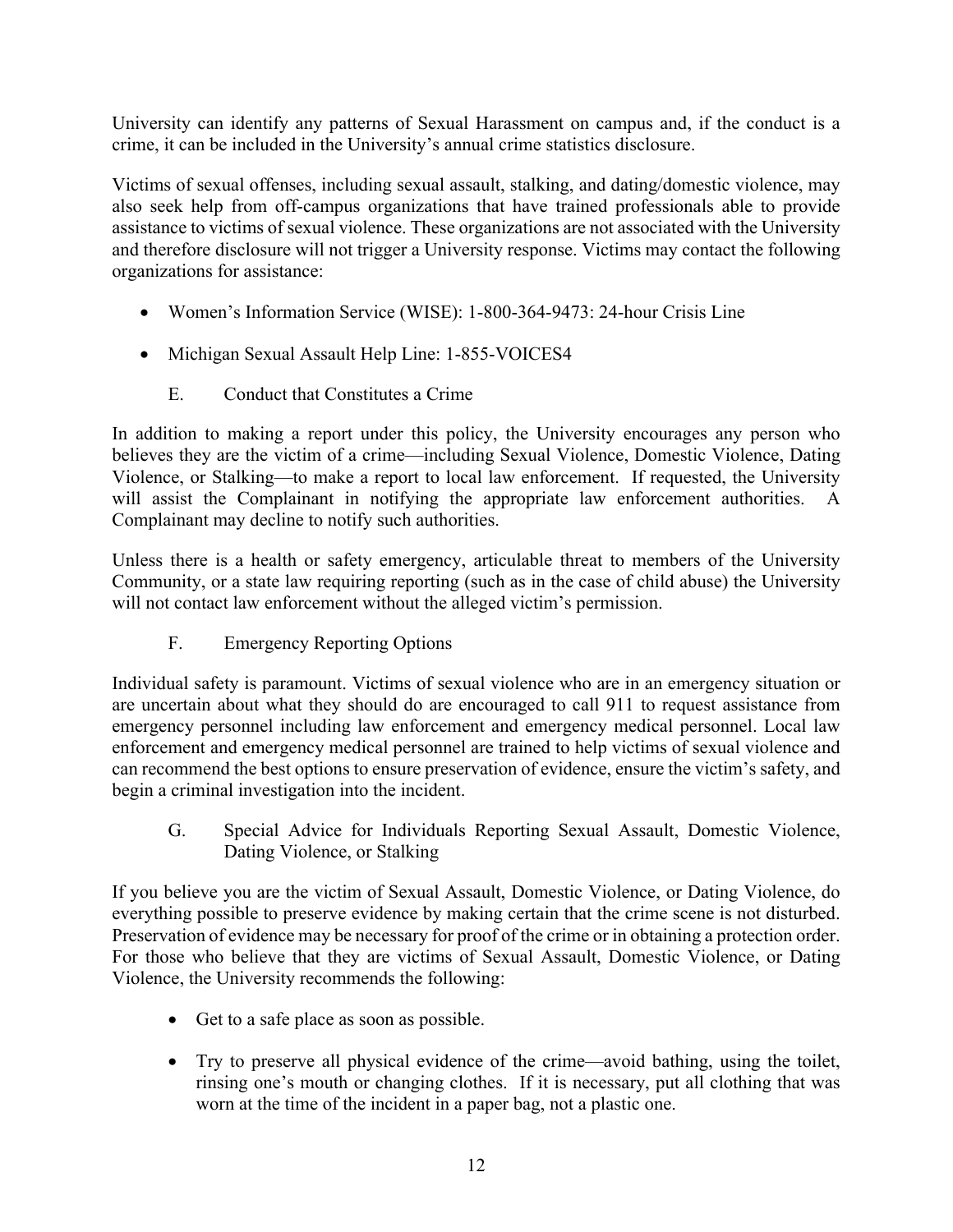- Do not launder or discard bedding where the assault occurred- preserve for law enforcement.
- Preserve all forms of electronic communication that occurred before, during, or after the assault.
- Consider contacting law enforcement by calling 911.
- Get medical attention all medical injuries are not immediately apparent. This is also necessary to collect evidence in case the individual decides to press charges. Local hospitals have evidence collection kits necessary for criminal prosecution should the victim wish to pursue charges. Take a full change of clothing, including shoes, for use after a medical examination.
- Contact a trusted person, such as a friend or family member for support.
- Talk with a professional licensed counselor, or health care provider who can help explain options, give information, and provide emotional support.
- Make a report to the Title IX Coordinator.
- Explore this policy and avenues for resolution under the Title IX Grievance Process.
- Evidence of violence, such as bruising or other visible injuries, following an incident of sexual assault, or domestic or dating violence, should be documented by taking a photograph.

It is also important to take steps to preserve evidence in cases of Stalking to the extent such evidence exists. Such evidence is more likely to be in the form of letters, emails, text messages, etc. rather than evidence of physical contact and violence. This type of non-physical evidence will also be useful in all types of Sexual Harassment investigations.

Once a report of Sexual Assault, Domestic Violence, Dating Violence, or Stalking is made, the complainant has several options such as, but not limited to:

- Obtaining Supportive Measures
- contacting parents or a relative
- seeking legal advice
- seeking personal counseling (always recommended)
- pursuing legal action against the perpetrator
- filing a Formal Complaint
- requesting that no further action be taken

The Ferris State University Department of Public Safety can assist individuals in obtaining a personal protection order ("PPO"). Individuals at the KCAD campus may go directly to the Grand Rapids Police Department to request a PPO or request assistance from KCAD staff.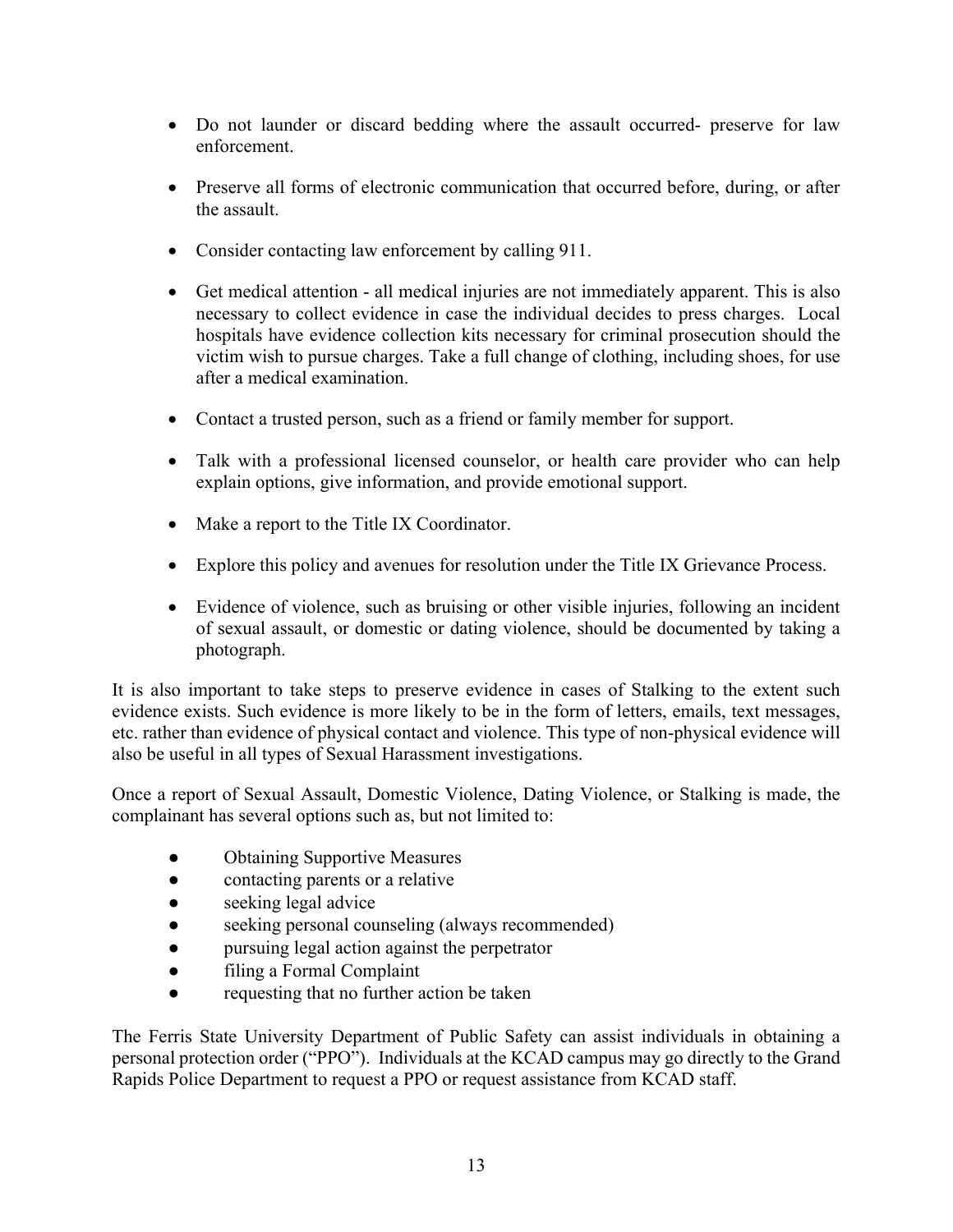H. Amnesty for Alcohol or Drug Use By Students

Ferris State University encourages the reporting of prohibited conduct under this policy. It is in the best interest of this community that as many individuals as possible choose to report to University officials, and that witnesses come forward to share what they know. To encourage reporting, students who in good faith report conduct prohibited by this policy, either as a Complainant or a witness, will not be subject to disciplinary action by the University for their own personal consumption of alcohol, drugs, or other minor policy violations at or near the time of the incident, provided that any such violations did not and do not place the health or safety of any other person at risk.

## **X. PRELIMINARY ASSESSMENT**

Upon receipt of a report made pursuant to Section IX, the Title IX Coordinator will conduct a preliminary assessment to determine:

- Whether the conduct, as reported, falls or could fall within the scope of the policy specified in Section II; and
- Whether the conduct, as reported, constitutes or could constitute Sexual Harassment.

If the Title IX Coordinator determines that the conduct reported could not fall within the scope of the policy, and/or could not constitute Sexual Harassment, even if investigated, the Title IX Coordinator will close the matter and may notify the reporting party if doing so is consistent with the Family Educational Rights and Privacy Act ("FERPA"). The Title IX Coordinator may refer the report to other University offices, as appropriate.

If the Title IX Coordinator determines that the conduct reported could fall within the scope of the policy, and/or could constitute Sexual Harassment, if investigated, the Title IX Coordinator will proceed to contact the Complainant as specified in Section XI.

As part of the preliminary assessment, the Title IX Coordinator may take investigative steps to determine the identity of the Complainant, if such identity is not apparent from the report.

## **XI. CONTACTING THE COMPLAINANT**

If a report is not closed as a result of the preliminary assessment specified in Section X and the Complainant's identity is known, the Title IX Coordinator will promptly contact the Complainant to discuss the availability of Supportive Measures; to discuss and consider the Complainant's wishes with respect to such Supportive Measures; to inform the Complainant of the availability of such Supportive Measures with or without filing a Formal Complaint; and to explain the process for filing and pursuing a Formal Complaint. The Complainant will also be provided options for filing complaints with the local police and information about resources that are available on campus and in the community.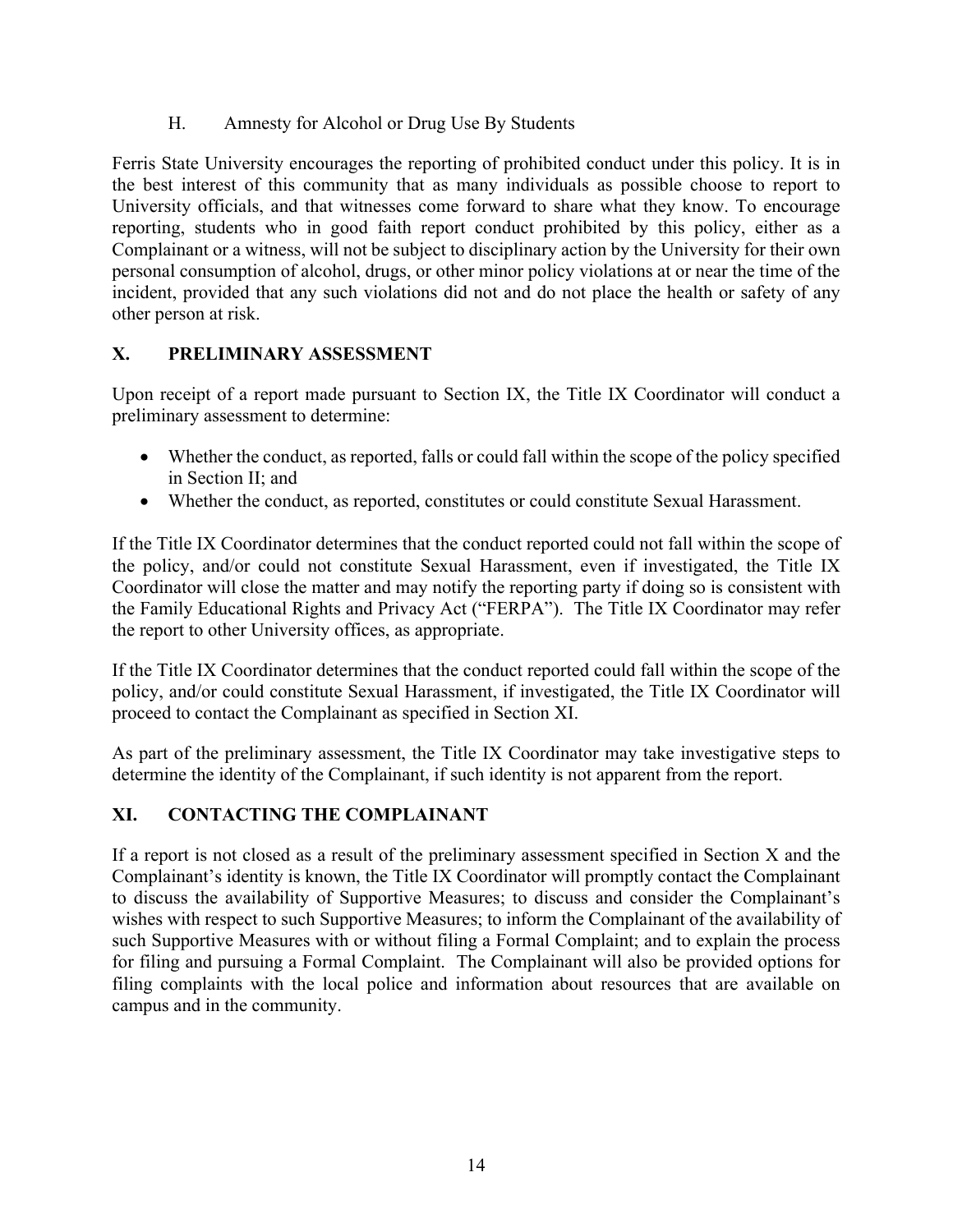#### **XII. SUPPORTIVE MEASURES**

If a report is not closed as a result of the preliminary assessment specified in Section X, the University will offer and make available Supportive Measures to the Complainant regardless of whether the Complainant elects to file a Formal Complaint.

Contemporaneously with the Respondent being notified of a Formal Complaint as specified in Section XVII, the Title IX Coordinator will notify the Respondent of the availability of Supportive Measures. The University will offer and make available Supportive Measures to the Respondent in the same manner in which it offers and makes them available to the Complainant. The University will also offer and make available Supportive Measures to the Respondent prior to the Respondent being notified of a Formal Complaint, if the Respondent requests such measures.

Supportive measures are individualized, based on the information gathered by the Title IX Coordinator, and designed to avoid depriving individuals of their educational or employment opportunities whenever possible. The University will determine the reasonableness, necessity, and scope of any Supportive Measures, which may include (but are not limited to):

- Mutual or Individual No Contact Orders: Communication and contact restrictions to prevent further potentially harmful interaction. These communication and contact restrictions generally preclude in-person, telephone, electronic, or third-party communications.
- Student Academic or On-Campus Residence Modifications: These may include, but are not limited to:
	- o Change of residence hall room
	- o Providing an escort to ensure safe movement between classes and activities;
	- o Academic accommodations, including a change in class schedule, taking an incomplete, dropping a course without penalty, providing an academic tutor, extending deadlines for assignments, rescheduling exams and assignments, providing alternative course completion options, or allowing a voluntary leave of absence
	- o Providing medical services available through the Birkam Health Center
- Employment: These may include, but are not limited to:
	- o Change in work assignment or schedule
	- o Leaves of absence
	- o Change in work location
- Emotional Support:
	- o Students Counseling and emotional support is available to any student through the Personal Counseling Center free of charge. The University will also assist in providing a referral to off campus agencies.
	- o Employees have access to Encompass (Employee Assistance Program): (1-800- 788-8630)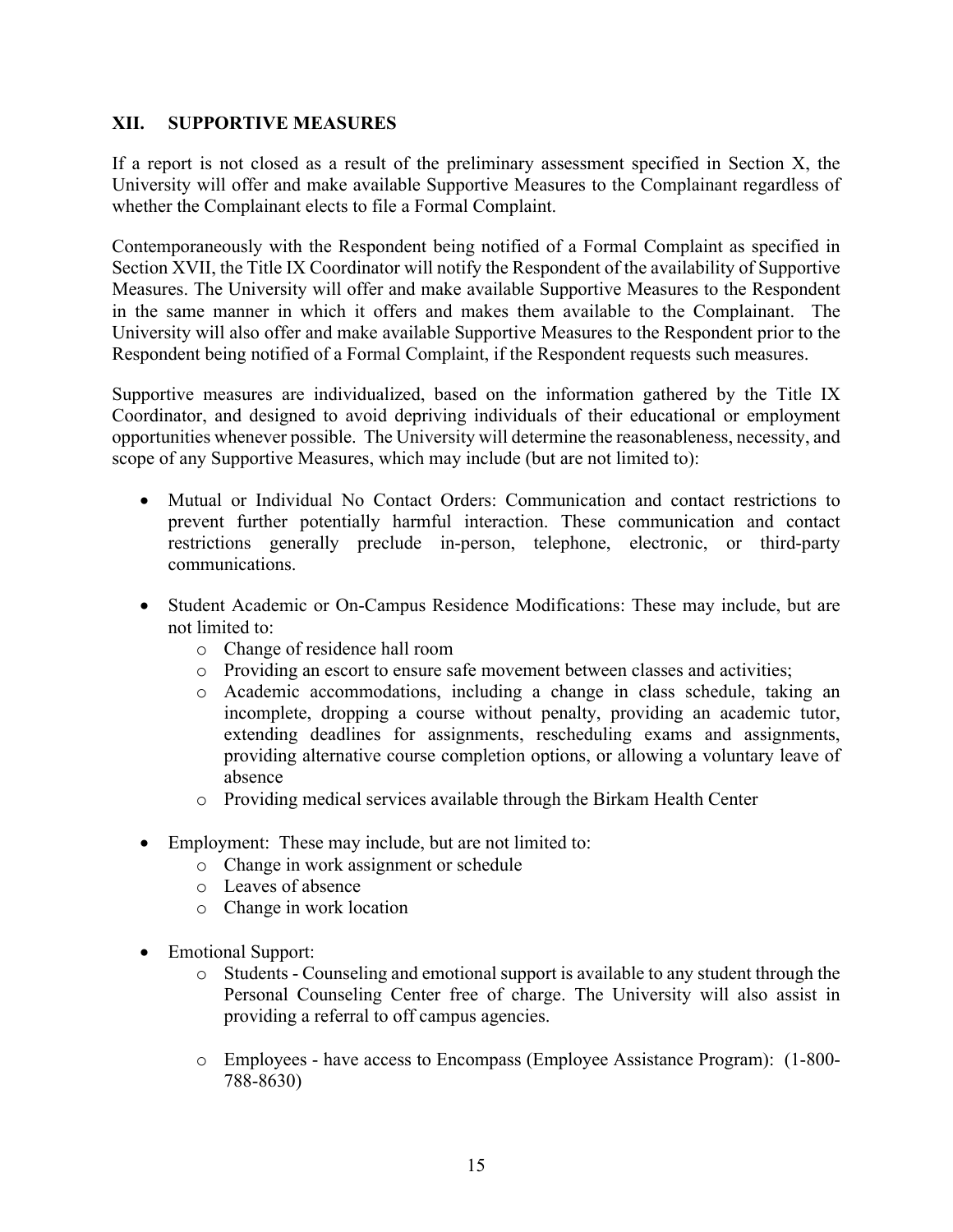Failure to comply with the terms of any Supportive Measures that have been implemented may constitute a separate violation of this policy.

The University will maintain the confidentiality of Supportive Measures provided to either a Complainant or Respondent, to the extent that maintaining such confidentiality does not impair the University's ability to provide the Supportive Measures in question.

If a Complainant has obtained an order of protection or any other temporary restraining order or no contact order against the alleged perpetrator from a criminal, civil, or tribal court, the Complainant may provide such information to the Title IX Coordinator. If provided, the Title IX Coordinator, in conjunction with the Ferris State University Department of Public Safety, will take all reasonable and legal action to implement the order. Forms and instructions necessary to obtain a protection order in the State of Michigan can be found online at: https://courts.michigan.gov/Administration/SCAO/Forms/courtforms/p02.pdf.

### **XIII. EMERGENCY REMOVAL & ADMINISTRATIVE LEAVE**

At any time after receiving a report of Sexual Harassment, the University may remove a student Respondent from the University's Education Programs and Activities on a temporary basis if an individualized safety and risk analysis determines that an immediate threat to the physical health or safety of any student or other individual arising from the allegations of Sexual Harassment justifies removal. In the event the University imposes an emergency removal, the University must offer to meet with the Respondent within the next business day <sup>3</sup> and provide the Respondent an opportunity to challenge the emergency removal.

In the case of a Respondent who is a non-student employee (administrator, faculty, or staff), and in its discretion, the University may place the Respondent on administrative leave at any time after receiving a report of Sexual Harassment, including during the pendency of the investigation and adjudication process specified in the Title IX Grievance Process.

For all other Respondents, including independent contractors and guests, the University retains broad discretion to prohibit such persons from entering onto its campus and other properties at any time, and for any reason, whether after receiving a report of Sexual Harassment or otherwise.

### **XIV. FORMAL COMPLAINTS**

A Complainant may file a Formal Complaint with the Title IX Coordinator requesting that the University investigate and adjudicate a report of Sexual Harassment in accordance with the provisions of the Title IX Grievance Process. The University encourages persons to make complaints of Sexual Harassment as soon as possible because late reporting may limit the University's ability to investigate and respond to the conduct complained of. At the time the Complainant submits a Formal Complaint, the Complainant must be participating in, or attempting to participate in, one or more of the University's education programs or activities.

 $3$  The term "day(s)" when used within this policy refers to business days (Monday-Friday), unless otherwise noted, excluding those when the University is closed.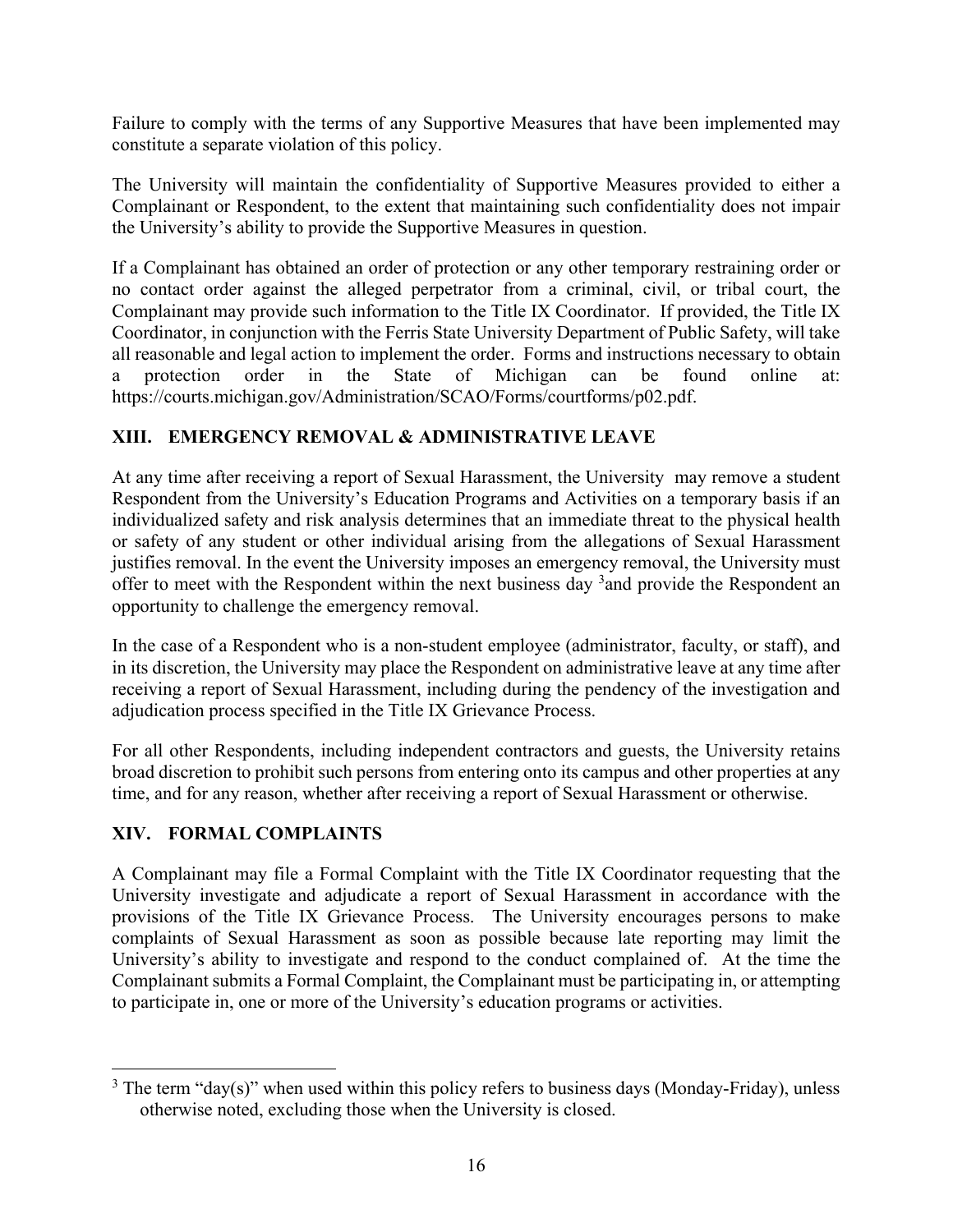A Complainant may file a Formal Complaint with the Title IX Coordinator in person, by regular mail, or by email using the contact information specified in Section III above. No person may submit a Formal Complaint on the Complainant's behalf.

In any case, including a case where a Complainant elects not to file a Formal Complaint, the Title IX Coordinator may file a Formal Complaint on behalf of the University if doing so is not clearly unreasonable. Such action will normally be taken in limited circumstances involving serious or repeated conduct or where the alleged perpetrator may pose a continuing threat to the University Community. Factors the Title IX Coordinator may consider include (but are not limited to): (a) was a weapon involved in the incident; (b) were multiple assailants involved in the incident; (c) is the accused a repeat offender; and (d) does the incident create a risk of occurring again.

If the Complainant or the Title IX Coordinator files a Formal Complaint, then the University will commence an investigation and proceed to adjudicate the matter as specified in the Title IX Grievance Process. In a case where the Title IX Coordinator files a Formal Complaint, the Title IX Coordinator will not act as a Complainant or otherwise as a party for purposes of the investigation and adjudication processes.

# **XV. CONSOLIDATION OF FORMAL COMPLAINTS**

The University may consolidate Formal Complaints as to allegations of Sexual Harassment against more than one Respondent, or by more than one Complainant against one or more Respondents, or by one party against the other party, where the allegations of Sexual Harassment arise out of the same facts or circumstances. Where the investigation and adjudication process involve more than one Complainant or more than one Respondent, references in this policy to the singular "party," "Complainant," or "Respondent" include the plural, as applicable. A Formal Complaint of Retaliation may also be consolidated with a Formal Complaint of Sexual Harassment.

## **XVI. DISMISSAL PRIOR TO COMMENCEMENT OF INVESTIGATION**

In a case where the Complainant files a Formal Complaint, the Title IX Coordinator will evaluate the Formal Complaint and dismiss it if the Title IX Coordinator determines:

- The conduct alleged in the Formal Complaint would not constitute Sexual Harassment, even if proved; or
- The conduct alleged in the Formal Complaint falls outside the scope of the policy specified in Section II (i.e., because the alleged conduct did not occur in the University's Education Programs and Activities and/or the alleged conduct occurred outside the geographic boundaries of the United States).

In the event the Title IX Coordinator determines the Formal Complaint should be dismissed pursuant to this section, the Title IX Coordinator will provide written notice of dismissal to the parties and advise them of their right to appeal as specified in Section IV of the Title IX Grievance Process. The Title IX Coordinator may refer the subject matter of the Formal Complaint to other University offices, as appropriate. A dismissal pursuant to this section is presumptively a final determination for purposes of this policy, unless otherwise specified in writing by the Title IX Coordinator in the written notice of dismissal.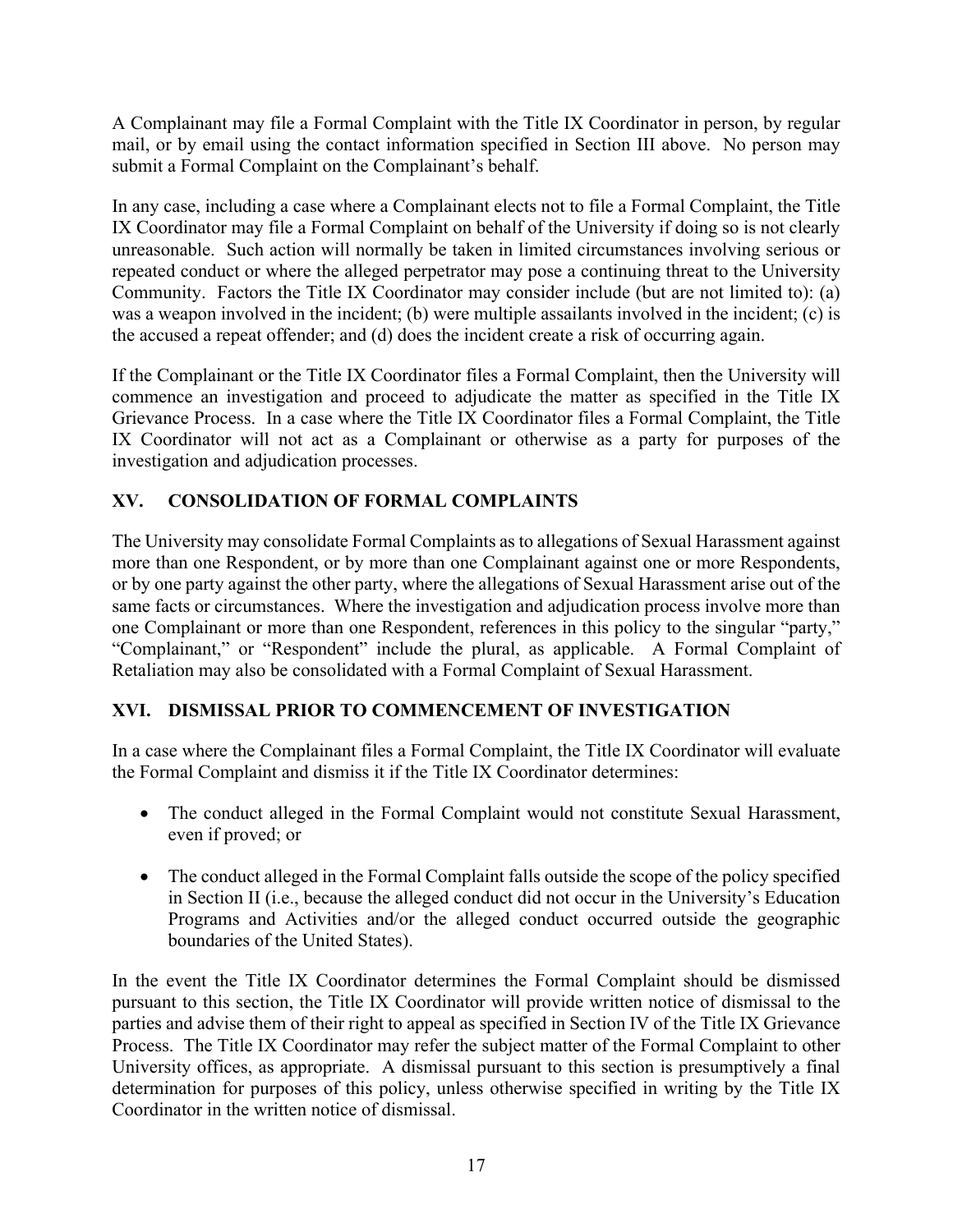### **XVII. NOTICE OF FORMAL COMPLAINT**

Within five (5) business days of the Title IX Coordinator or designee receiving a Formal Complaint, the Title IX Coordinator or designee will transmit a written notice to the Complainant and Respondent that includes:

- A physical copy of this policy or a hyperlink to this policy;
- Sufficient details known at the time so that the parties may prepare for an initial interview with the Investigating Officer, to include the identities of the parties involved in the incident (if known), the conduct allegedly constituting Sexual Harassment, and the date and location of the alleged incident (if known);
- A statement that the Respondent is presumed not responsible for the alleged Sexual Harassment and that a determination of responsibility will not be made until the conclusion of the adjudication and any appeal;
- Notifying the Complainant and Respondent of their right to be accompanied by an advisor of their choice, as specified in Section V of the Title IX Grievance Process;
- Notifying the Complainant and Respondent of their right to inspect and review evidence as specified in Section II.D of the Title IX Grievance Process;
- Notifying the Complainant and Respondent of the University's prohibitions on retaliation and false statements specified in Sections XVIII and XX of this policy;
- Information about resources that are available on campus and in the community.

Should the University elect, at any point, to investigate allegations that are materially beyond the scope of the initial written notice, the University will provide a supplemental written notice describing the additional allegations to be investigated.

## **XVIII.BAD FAITH COMPLAINTS AND FALSE INFORMATION**

The University encourages the good faith reporting of Sexual Harassment. However, the University will not allow this policy or the Title IX Grievance Process to be abused for improper means. It is a violation of this policy for any person to submit a report or Formal Complaint that the person knows, at the time the report or Formal Complaint is submitted, to be false or frivolous. It is a violation of this policy for any person to knowingly make a materially false statement during the course of an investigation, adjudication, or appeal under this policy. Violations of this section are not subject to the investigation and adjudication processes in this policy; instead, they will be addressed under the Student Code of Community Standards in the case of students and other University policies and standards, as applicable, for other persons.

## **XIX. CONFIDENTIALITY**

The University will keep confidential the identity of any individual who has made a report or Formal Complaint of Sexual Harassment or Retaliation including any Complainant, the identity of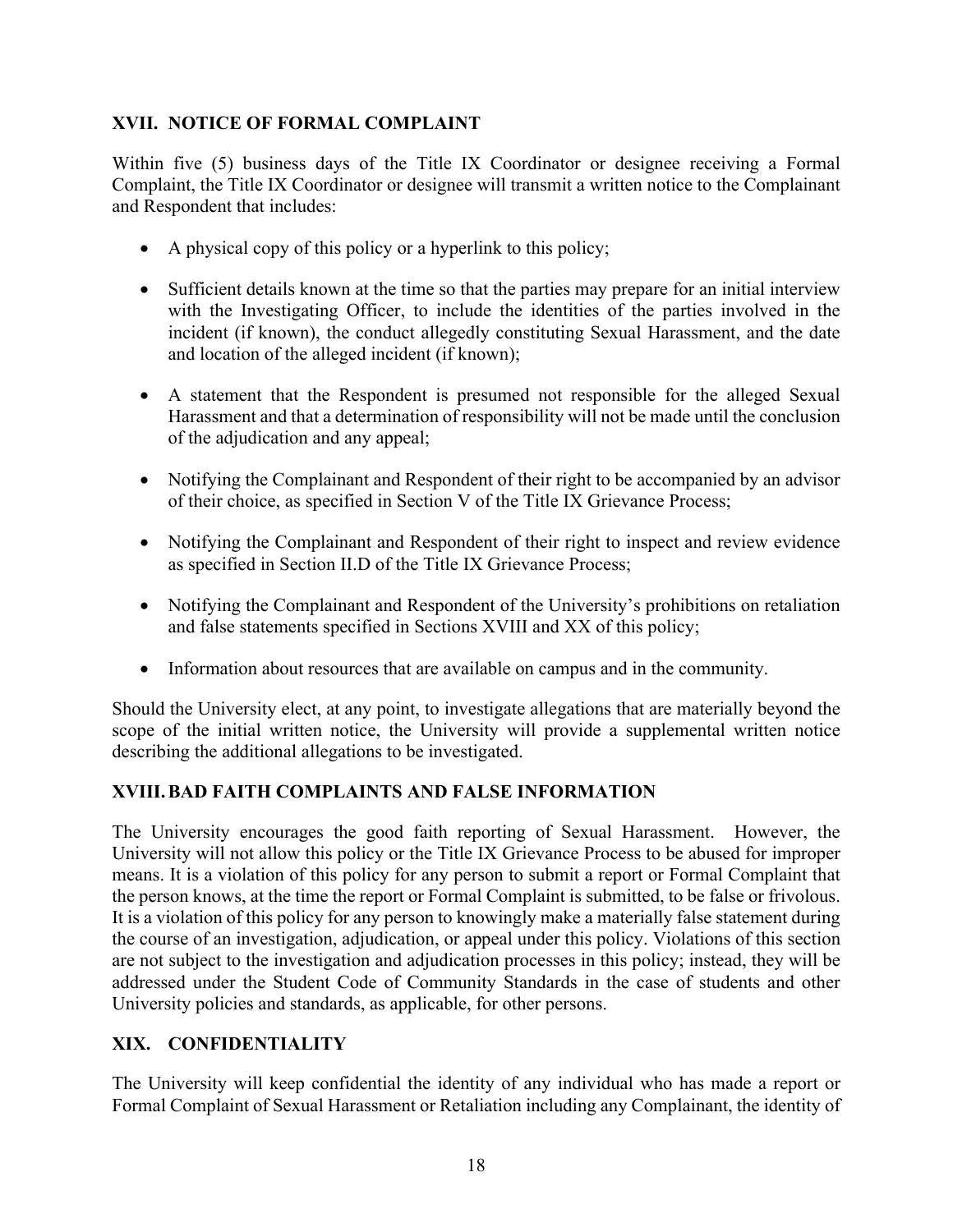any individual who has been reported to be a perpetrator of Sexual Harassment or Retaliation including any Respondent, and the identity of any witness. The University will also maintain the confidentiality of its various records generated in response to reports and Formal Complaints, including, but not limited to, information concerning Supportive Measures, notices, investigation materials, adjudication records, and appeal records. Notwithstanding the foregoing, the University may reveal the identity of any person or the contents of any record if permitted by FERPA, if necessary to carry out the University's obligations under Title IX and its implementing regulations including the conduct of any investigation, adjudication, or appeal under this policy or any subsequent judicial proceeding, or as otherwise required by law. Further, notwithstanding the University's general obligation to maintain confidentiality as specified herein, the parties of a report or Formal Complaint will be given access to investigation and adjudication materials in the circumstances specified in this policy.

Note that certain types of Sexual Harassment are considered crimes for which the University must disclose crime statistics in its Annual Security Report that is provided to the campus community and available to the public. These disclosures will be made without including personally identifying information.

## **XX. RETALIATION**

It is a violation of this policy to engage in Retaliation. Reports and Formal Complaints of retaliation may be made in the manner specified in Sections IX and XIV. Any report or Formal Complaint of Retaliation will be processed under this policy in the same manner as a report or Formal Complaint of Sexual Harassment, as the case may be. The University retains discretion to consolidate a Formal Complaint of Retaliation with a Formal Complaint of Sexual Harassment for investigation and/or adjudication purposes if the two Formal Complaints share a common nexus.

## **XXI. SHARING INFORMATION**

While the University will maintain confidentiality specified in Section XIX, the University does not limit the ability of the parties to discuss the allegations at issue in a particular case.

The University requests that the parties, witnesses, and other University Community members with knowledge of the matter refrain from unnecessary disclosures of investigatory details and/or other complaint related information. Restraint of disclosure regarding details of the University's investigation provides the best opportunity for the University to obtain accurate, unbiased, uninfluenced recollections of events and/or otherwise known information from parties, witnesses, and others with knowledge of the matter.

The University recognizes the right of community members to discuss matters of public or personal concern, particularly as it may relate to receipt of external support or complaint resolution assistance by the parties. University Community members are requested to use prudent judgment regarding disclosure of complaint and/or investigation information. Disclosure of complaint and/or investigation information for the purpose of influencing and/or obstructing the University's investigation is prohibited and shall constitute grounds for disciplinary action, up to and including dismissal, termination, and/or other restricted access to the University.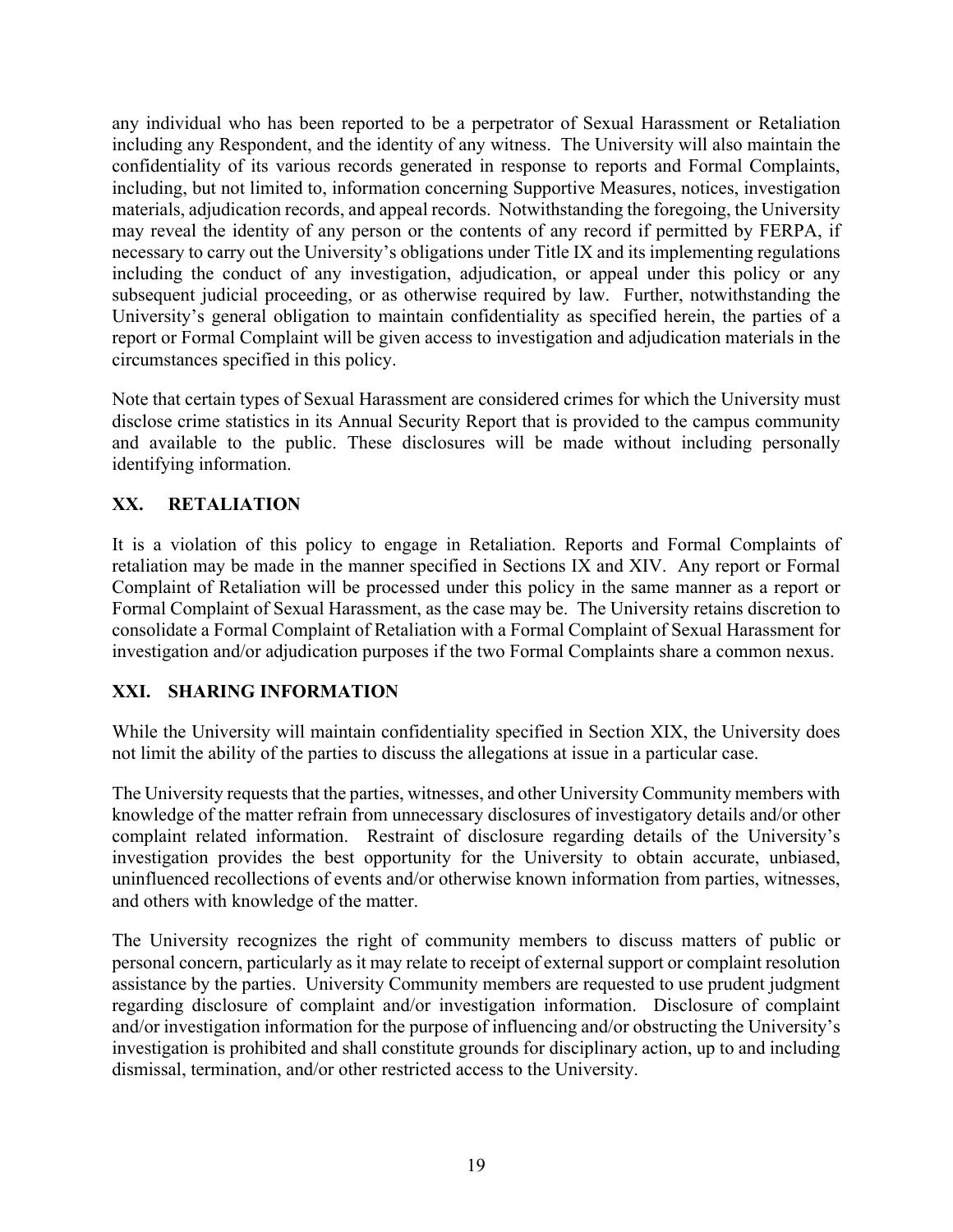### **XXII. VENDORS, CONTRACTORS, AND THIRD-PARTIES**

This Policy applies to the conduct of vendors, contractors, and third parties. Persons who believe they have been discriminated against or harassed in violation of this Policy should make a Formal Complaint. Notwithstanding any rights that a given vendor, contractor, or third-party Respondent may have under this policy, the University retains its right to limit any vendor, contractor, or thirdparty's access to campus for any reason. And the University retains all rights it enjoys by contract or law to terminate its relationship with any vendor, contractor, or third-party irrespective of any process or outcome under this policy. Third parties who violate this Policy may be subject to sanctions by the University, including, but not limited to, loss of campus privileges, loss of future contracts, employment and enrollment.

### **XXIII.RESOURCES**

Any individual affected by or accused of Sexual Harassment will have equal access to support and counseling services offered through the University. The University encourages any individual who has questions or concerns to seek support of University identified resources. The Title IX Coordinator and Deputies are available to provide information about the University's policy and process and to provide assistance. A list of counseling, health, mental health, victim advocacy, legal assistance, and other services available both on-campus and in the community is located at the following link: https://www.ferris.edu/title-ix/bigrapidsresources.htm.

### **XXIV. FREE EXPRESSION AND ACADEMIC FREEDOM**

The University is committed to free expression and academic freedom. The University is equally committed to creating and maintaining a safe, healthy, and harassment-free environment for all members of its community, and firmly believes that these two legitimate interests can coexist. Discrimination, harassment, and retaliation against members of the University community are not protected expression or the proper exercise of academic freedom. The University will consider the protections of the First Amendment and academic freedom in the investigation of reports of Sexual Harassment or Retaliation that involve an individual's statements or speech.

## **XXV. EDUCATION**

The University is committed to the prevention of Sexual Harassment through education and awareness programs. The University widely publicizes policies prohibiting Sexual Harassment within its community and engages in regular, reoccurring training on the procedures for addressing such conduct. Throughout the year, programs designed to promote awareness are presented by a variety of campus resources. Education programs include an annual overview of the University's Sexual Harassment policies for students and employees, including discussion on prohibited conduct, effective consent, bystander intervention, and the impact of alcohol and illegal drugs on Sexual Harassment. The Title IX Coordinator is responsible for coordinating ongoing training to new and existing students and employees on campus.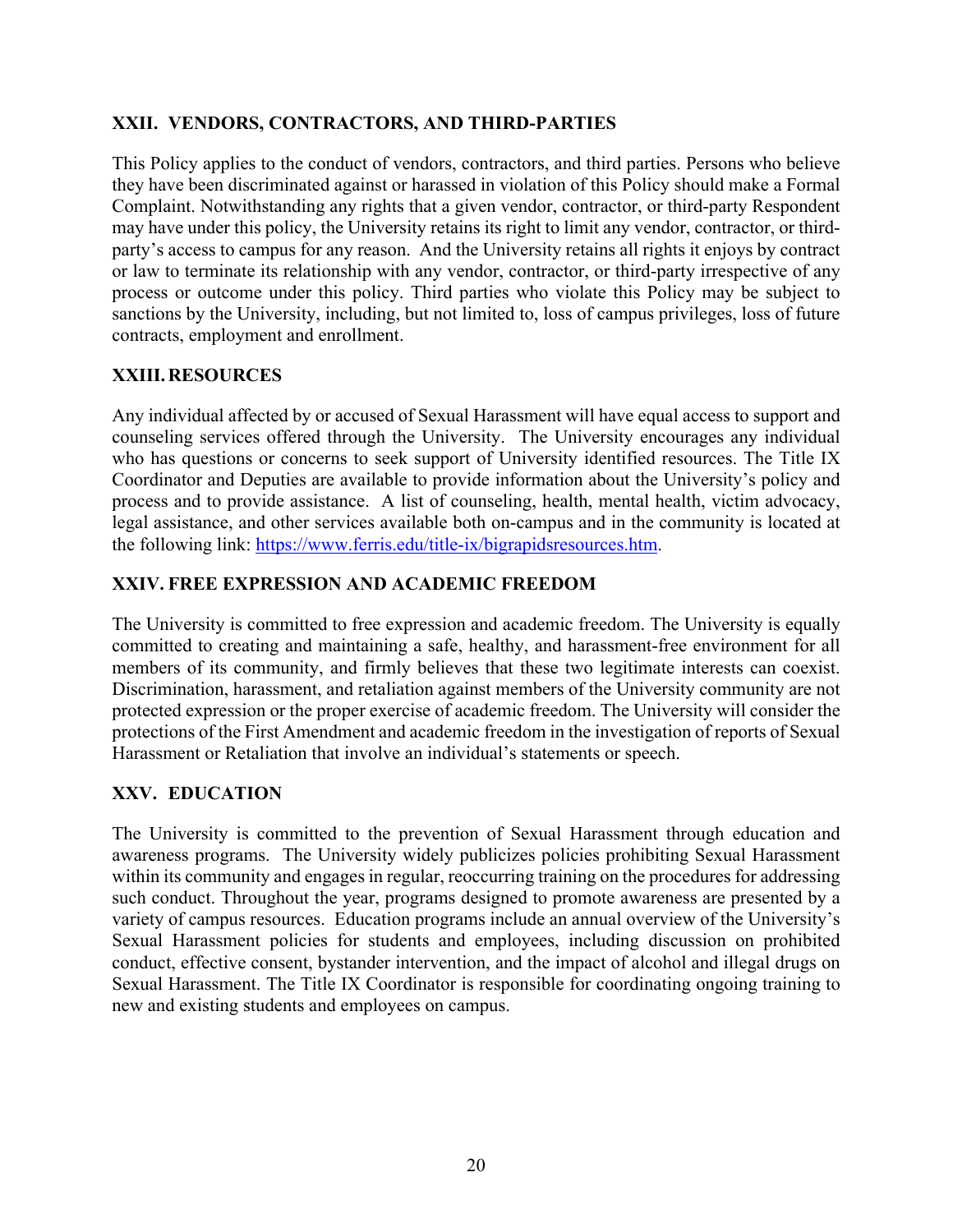### **XXVI. OUTSIDE APPOINTMENTS, DUAL APPOINTMENTS, AND DELEGATIONS**

The University retains discretion to retain and appoint suitably qualified persons who are not University employees to fulfill any function of the University under this policy, including, but not limited to, Investigating Officer, hearing officer, informal resolution officer, and appeals officer.

The University retains discretion to appoint two or more persons to jointly fulfill the role of Investigating Officer, hearing officer, informal resolution officer, and/or appeals officer.

### **XXVII. EXTERNAL COMPLAINT RESOLUTION**

Complaints may be filed with the Office for Civil Rights, U.S. Department of Education at the following address:

Director, Office for Civil Rights, U.S. Department of Education 1350 Euclid Avenue, Suite 325 Cleveland, OH 44115-1812 Telephone (216) 522-4970 FAX: 216-522-2573; TDD: 800-877-8339 Email: OCR.Cleveland@ed.gov

Other sources of external complaint resolution are listed in the Non-Discrimination Grievance Procedures.

#### **XXVIII. REVIEW**

This policy is maintained by the University's Title IX Coordinator. The Title IX Coordinator will review this policy regularly, with the assistance of the University's Deputy Title IX Coordinators and Campus Partners. The review will capture evolving legal requirements, evaluate the supports and resources available to the parties, and assess the effectiveness of the Title IX Grievance Process. The review will incorporate an aggregate view of reports, resolution, and climate.

#### **XXIX. DISTRIBUTION**

This policy will be disseminated widely to the University Community through email communication, the University's website, inclusion in orientation programs for new employees and new students, and through other appropriate channels of communication.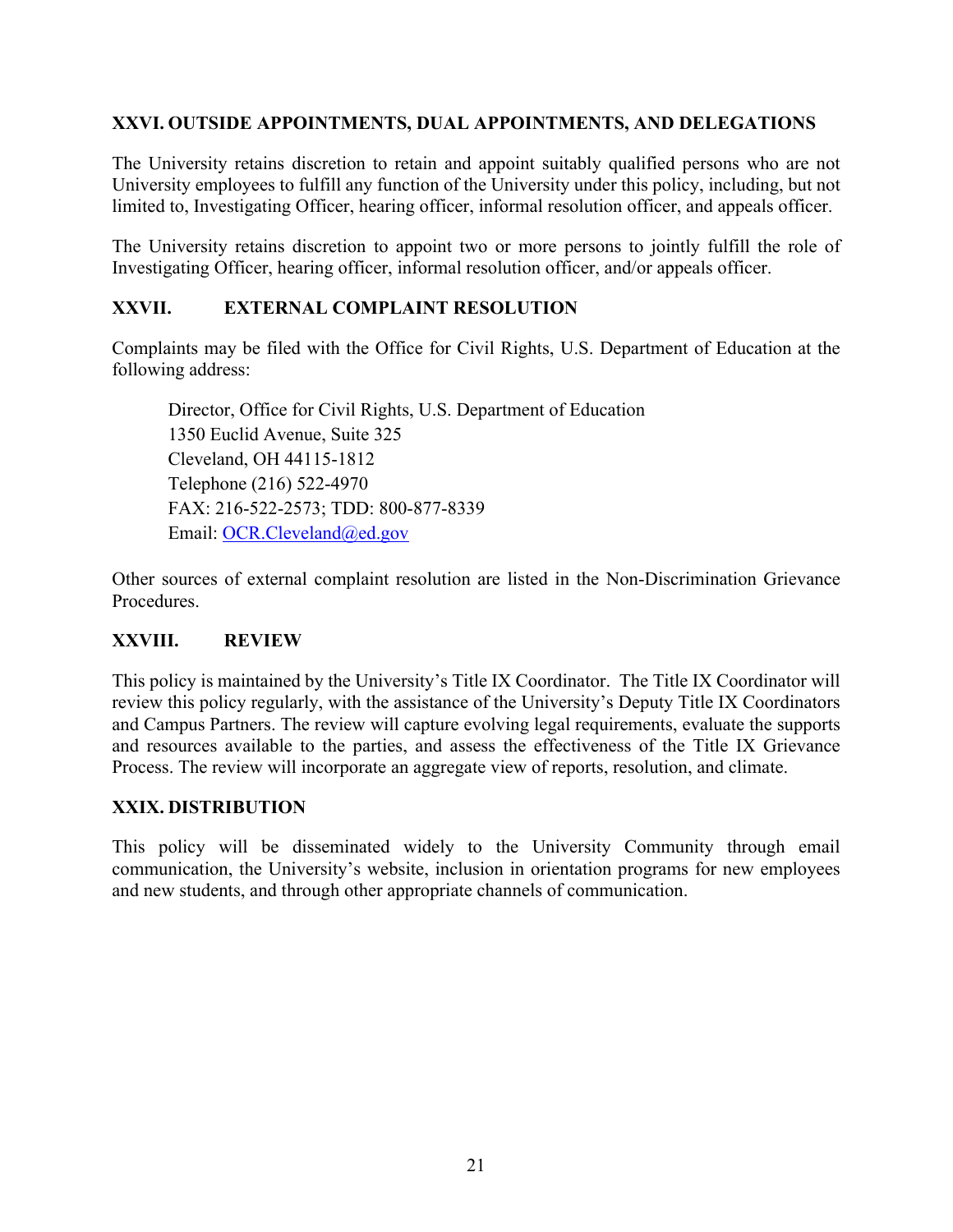### **TITLE IX GRIEVANCE PROCESS**

#### **I. GENERAL PRINCIPLES**

#### A. Applicability

This Title IX Grievance Process applies to the resolution of all Formal Complaints under the Sexual Harassment Policy. The process applies to the resolution of Formal Complaints against students, faculty, administrators, staff, and third parties, and it is the exclusive means of resolving Formal Complaints of Sexual Harassment.

The University reserves the right to provide detailed investigation and hearing procedures for student and employee cases. Such procedures are required to comply with the provisions of this Title IX Grievance Process at all times.

B. Administration

The Title IX Coordinator shall have responsibility to oversee and administer this Title IX Grievance Process. The Title IX Coordinator may consult with other University administrators and counsel as needed. For purposes of this Title IX Grievance Process, "Investigating Officer" means the Title IX Coordinator or his/her designee. The Investigating Officer may be a third-party Investigating Officer or attorney retained for that purpose by the University.

In cases where the Respondent is an employee, the Director of Equal Opportunity has primary responsibility for the administration and oversight of the grievance process.

This Title IX Grievance Process is conducted in accordance with provisions of applicable collective bargaining agreements and in compliance with state and federal laws.

C. Fairness and Impartiality

The Title IX Coordinator, Deputy Title IX Coordinators, Investigating Officer, hearing officer, appeals officer, and informal resolution facilitator will be free of any material conflicts of interest or material bias. Any party who believes one or more of these University officials has a material conflict of interest or material bias must raise the concern to the Title IX Coordinator<sup>4</sup> promptly so that the University may evaluate the concern and find a substitute, if appropriate. The standard to be used in determining whether recusal is warranted is whether the individual would be able to evaluate the case fairly and impartially given the individual's knowledge of the matter or personal or professional relationship with any party. In cases involving allegations of Sexual Harassment, the University prohibits the use of medical experts that have an actual or apparent conflict of interest.

The failure of a party to timely raise a concern of a conflict of interest or bias may result in a waiver of the issue for purposes of any appeal specified in Section IV or otherwise.

<sup>&</sup>lt;sup>4</sup> If the alleged conflict is with the Title IX Coordinator, the concern may be directed to the Dean of Student Life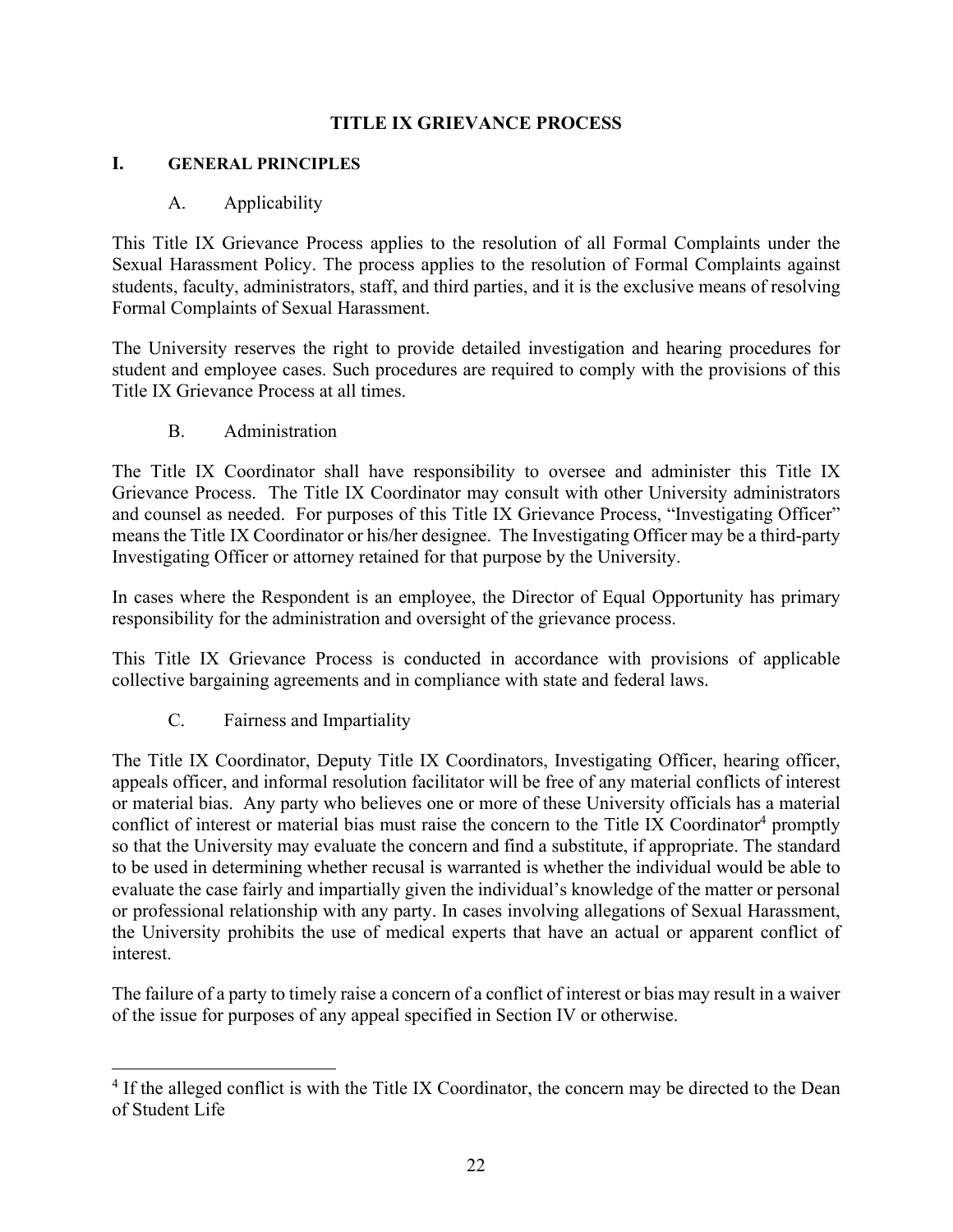D. Presumption of Non-Responsibility

From the time a report or Formal Complaint is made, a Respondent is presumed not responsible for the alleged misconduct until a determination regarding responsibility is made final.

E. Training

The University will ensure that University officials acting under this policy, including but not limited to the Title IX Coordinator, Deputy Title IX Coordinators, Investigating Officers, hearing officers, informal resolution facilitators, University provided advisors, and appeals officers receive training in compliance with 34 C.F.R. § 106.45(b)(1)(iii) and any other applicable federal or state law.

F. Participation in Investigations and Adjudications

All members of the University Community are encouraged to fully cooperate with any investigation and adjudication under this Title IX Grievance Process. In the event a Complainant refuses to participate, the Title IX Coordinator may file a Formal Complaint under the circumstances specified in Section XIV of the policy. In the event a Respondent refuses to participate, the Title IX Grievance Process will be completed despite the Respondent's lack of participation and may result in a finding of misconduct *in absentia*.

G. Relationship with Criminal Process

Some instances of Sexual Harassment may also constitute criminal conduct. In such instances, the Complainant is also encouraged to file a report with the appropriate law enforcement authorities and, if requested, the University will assist the Complainant in doing so. The pendency of a criminal investigation; however, does not relieve the University of its responsibilities under Title IX. Therefore, while the University may temporarily delay its processes under this policy to avoid interfering with law enforcement efforts if requested by law enforcement, the University will otherwise apply this policy and its processes without regard to the status or outcome of any criminal process.

## **II. INVESTIGATION**

## A. Commencement and Timing

After the written notice of Formal Complaint is transmitted to the parties, the Investigating Officer will undertake an investigation to gather evidence relevant to the alleged misconduct, including inculpatory and exculpatory evidence. The burden of gathering evidence sufficient to reach a determination in the adjudication lies with the University and not with the parties. The investigation will culminate in a written investigation report, specified in Section II.E, that will be submitted to the hearing officer during the adjudication process. Although the length of each investigation may vary depending on the totality of the circumstances, the University strives to complete each investigation within Ninety (90) business days of the transmittal of the written notice of Formal Complaint as specified in Section XVII of the policy.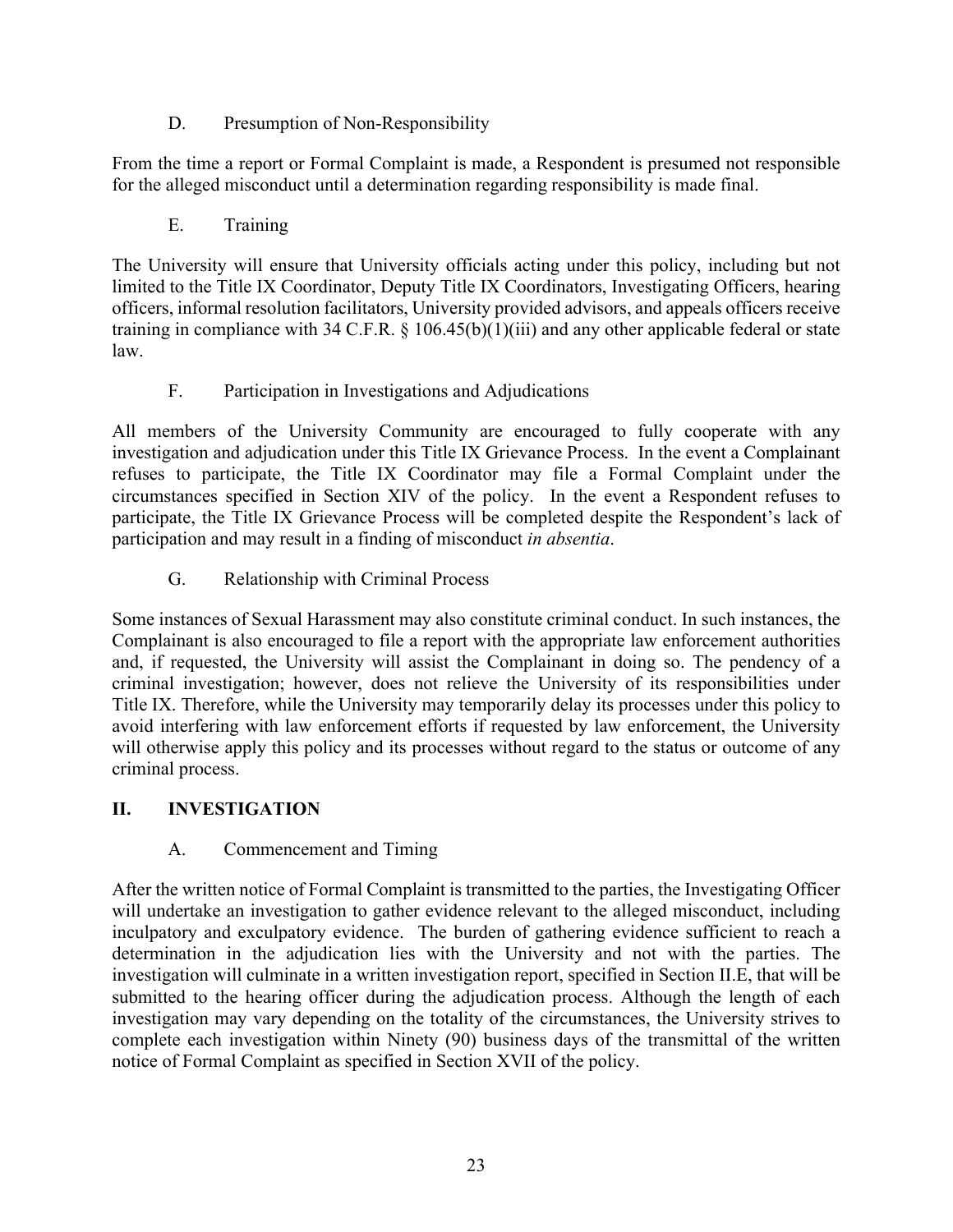During the course of the investigation, the Investigating Officer may receive counsel from University administrators, the University's attorneys, or other individuals as needed.

### B. Documentation of Investigation

The Investigating Officer will take reasonable steps to ensure the investigation is documented. Interviews of the parties and witnesses may be documented by a summary of the Investigating Officer's notes, an audio recording, a video recording, or a transcript of the interview. The particular method utilized to record the interviews of parties and witnesses will be determined by the Investigating Officer in the Investigating Officer's sole discretion.

### C. Content of the Title IX Investigation

During the investigation, the Investigating Officer will provide an equal opportunity for the parties to be interviewed, to present witnesses (including fact and expert witnesses), to present other inculpatory and exculpatory evidence, and to describe the effect of the alleged incident of their opportunity to benefit from the University's programs or activities. Except for circumstances where the University has determined that informal resolution may be appropriate and the parties have agreed to participate in such a process, the Investigating Officer will not concurrently interview the Complainant and Respondent and/or require the parties to discuss, mediate, or otherwise resolve the complaint.

Notwithstanding the foregoing, the Investigating Officer retains discretion to limit the number of witness interviews the Investigating Officer conducts if the Investigating Officer finds that testimony would be unreasonably duplicative, irrelevant to the allegations under investigation, or if the witnesses are offered to render testimony that is categorically inadmissible, such as testimony concerning sexual history of the Complainant, as specified in Section VII. The Investigating Officer will not restrict the ability of the parties to gather and present relevant evidence on their own.

The investigation is a party's opportunity to present testimonial and other evidence that the party believes is relevant to resolution of the allegations in the Formal Complaint. A party that is aware of and has a reasonable opportunity to present particular evidence and/or identify particular witnesses during the investigation, and elects not to, will be prohibited from introducing any such evidence during the adjudication absent a showing of mistake, inadvertence, surprise, or excusable neglect.

Formal rules of evidence do not apply in any of the formal resolution processes specified below. Nonetheless, evidence that is irrelevant or whose prejudicial effect substantially outweighs its probative value may be excluded from consideration.

The Investigating Officer will review the statements and evidence presented and may, depending on the circumstances, interview others with relevant knowledge, review physical evidence and/or materials, review electronic transmissions, review records and other documentary materials, and take any other appropriate action to gather and consider information relevant to the complaint. Information relevant to the investigation may include the severity, pervasiveness, and chronology of alleged conduct; the relationship, if any, existing between the parties prior to and after the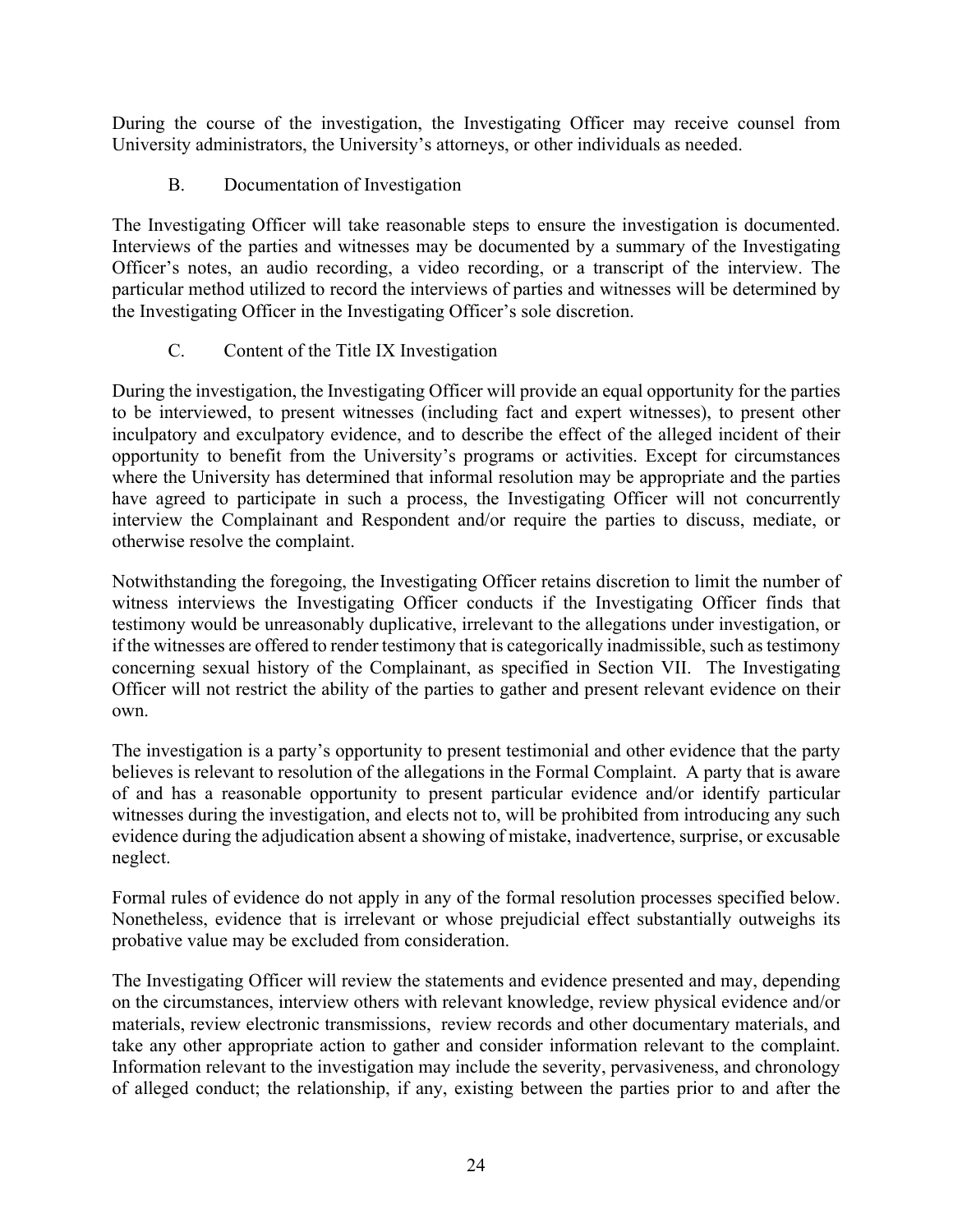alleged conduct; patterns of conduct; consent and co-involvement of the parties; effects of drug or alcohol use; and the effect of intervening measures taken by the University.

Throughout the investigation, parties will be granted an opportunity to review and comment, in writing, any statements or evidence provided by the other party or any information independently developed by the Investigating Officer. The University will respect determinations made by the Complainant and Respondent regarding their level of participation in the investigation. However, parties shall be advised that non-participation in the process shall not preclude the University from appropriate remediation of complaints, including completing of its fact finding and imposition of corrective or disciplinary action if determined appropriate.

All parties and witnesses involved in the investigation are expected to provide complete and truthful information. University Community members are expected to comply with reasonable requests from the Investigating Officer for records, documentation, and/or other materials and to cooperate in the investigatory process, including the timely arrangement of meetings, evidence production, and following Investigating Officer directives. Employees or students who disrupt or obstruct the investigation may be subject to corrective and/or disciplinary action.

# D. Access to the Evidence

At the conclusion of the evidence-gathering phase of the investigation, but prior to the completion of the investigation report, the Investigating Officer will transmit to each party and their advisor, in either electronic or hard copy form, all evidence obtained as part of the investigation that is directly related to the allegations raised in the Formal Complaint, including evidence the University may choose not to rely on at any hearing and inculpatory or exculpatory evidence whether obtained from a party or some other source. Thereafter, the parties will have ten (10) business days in which to submit to the Investigating Officer a written response, which the Investigating Officer will consider prior to completing the investigation report.

## E. Investigation Report

After the period for the parties to provide any written response to the evidence has expired, the Investigating Officer will complete a written investigation report that fairly summarizes the various steps taken during the investigation, summarizes the relevant evidence collected, lists material facts on which the parties agree, and lists material facts on which the parties do not agree. When the investigation report is complete, the Investigating Officer will transmit a copy to the Title IX Coordinator. The investigation report will be transmitted to each party and their advisor, in either electronic or hard copy form at least ten (10) business days prior to a hearing if a hearing is required.

- F. Adjudication Hearing Process
	- 1. Hearing Officer

Upon receipt of the final investigation report, the Title IX Coordinator or designee will promptly refer the matter to the appropriate hearing officer who will oversee the hearing process and render a determination of responsibility for the allegations in the Formal Complaint, at the conclusion of the hearing process. The Title IX Coordinator will see that the hearing officer is provided a copy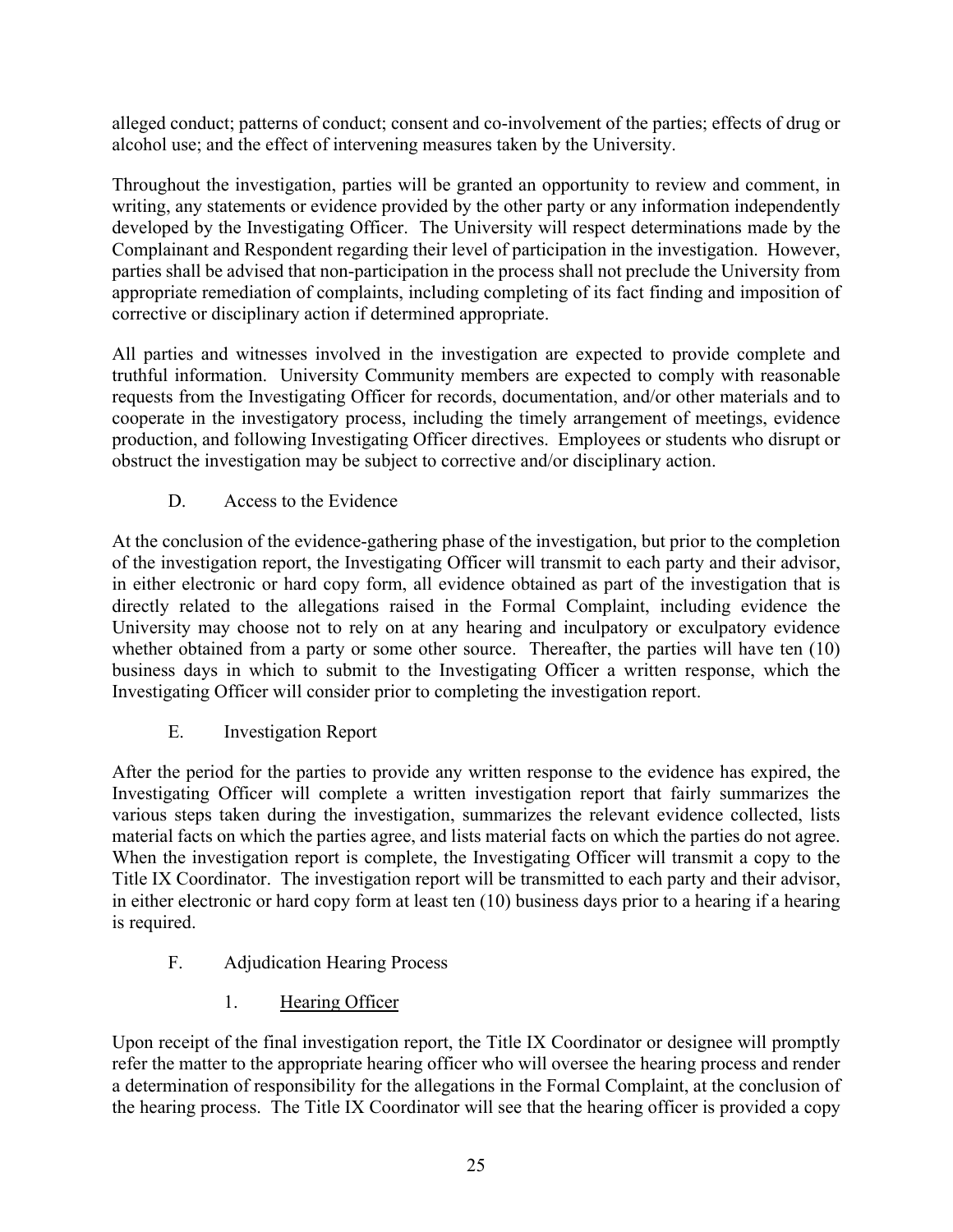of the investigation report and a copy of all evidence and the evidence transmitted to the parties by the Investigating Officer as specified in Section II.D.

## 2. Hearing Notice and Response to the Investigation Report

After the hearing officer is appointed by the Title IX Coordinator or designee, the hearing officer will promptly transmit written notice to the parties notifying the parties of the hearing officer's appointment; setting a deadline for the parties to submit any written response to the investigation report; setting a date for the pre-hearing conference; setting a date and time for the hearing; and providing a copy of the applicable hearing procedures. Neither the pre-hearing conference, nor the hearing itself, may be held any earlier than ten (10) business days from the date of transmittal of the written notice specified in this section.

A party's written response to the investigation report must include:

- To the extent the party disagrees with the investigation report, any argument or commentary regarding such disagreement;
- Any argument that evidence should be categorically excluded from consideration at the hearing based on privilege, relevancy, undue prejudice, the prohibition on the use of sexual history specified in Section VII, or for any other reason;
- A list of any witnesses that the party contends should be requested to attend the hearing pursuant to an attendance notice issued by the hearing officer;
- A list of any witnesses that the party intends to bring to the hearing without an attendance notice issued by the hearing officer;
- Any objection that the party has to the hearing procedures;
- Any request that the parties be separated physically during the pre-hearing conference and/or hearing;
- Any other accommodations that the party seeks with respect to the pre-hearing conference and/or hearing;
- The name and contact information of the advisor who will accompany the party at the prehearing conference and hearing;
- If the party does not have an advisor who will accompany the party at the hearing, a request that the University provide an advisor for purposes of conducting questioning as specified in Section II.F.

A party's written response to the investigation report may also include:

 Argument regarding whether any of the allegations in the Formal Complaint are supported by a preponderance of the evidence; and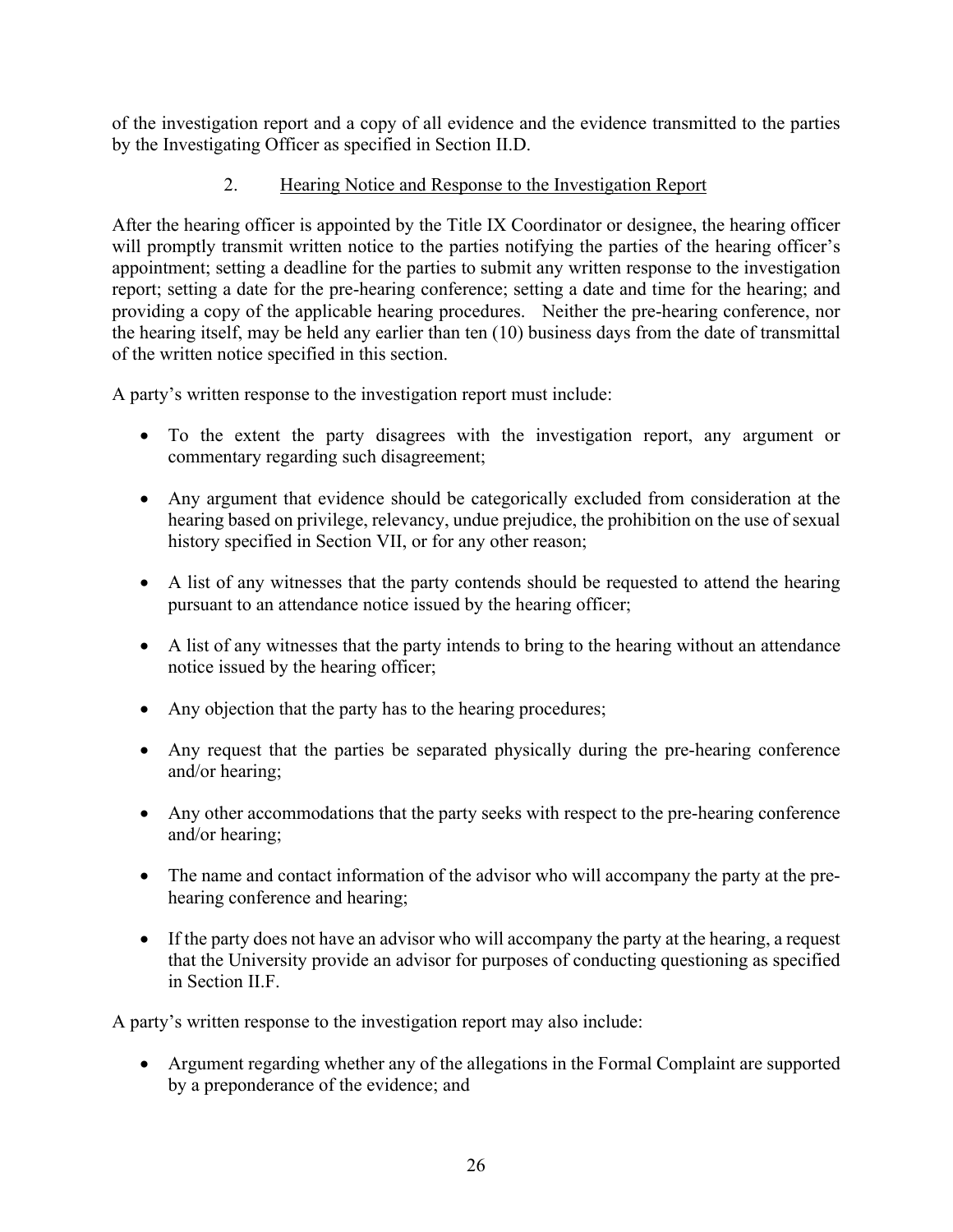Argument regarding whether any of the allegations in the Formal Complaint constitute Sexual Harassment.

## 3. Pre-Hearing Conference

Prior to the hearing, the hearing officer will conduct a pre-hearing conference with the parties and their advisors. The pre-hearing conference will be conducted live, with simultaneous and contemporaneous participation by the parties and their advisors. By default, the pre-hearing conference will be conducted with the hearing officer, the parties, the advisors, and other necessary University personnel, including the Title IX Coordinator or their designee, together in the same physical location. However, upon request of either party, the parties will be separated into different rooms with technology enabling the parties to participate simultaneously and contemporaneously by video and audio.

In the hearing officer's discretion, the pre-hearing conference may be conducted virtually, by use of video and audio technology, where all participants participate simultaneously and contemporaneously by use of such technology.

During the pre-hearing conference, the hearing officer will discuss the hearing procedures with the parties; address matters raised in the parties' written responses to the investigation report, as the hearing officer deems appropriate; discuss whether any stipulations may be made to expedite the hearing; discuss the witnesses the parties have requested be served with notices of attendance and/or witnesses the parties plan to bring to the hearing without a notice of attendance; and resolve any other matters that the hearing officer determines, in the hearing officer's discretion, should be resolved before the hearing.

## 4. Issuance of Notices of Attendance

After the pre-hearing conference, the hearing officer, or a University Official acting on their behalf, will transmit notices of attendance to any University employee (including administrator, faculty, or staff) or student whose attendance is requested at the hearing as a witness. The notice will advise the subject to appear for the hearing at the specified date and time and advise the subject to contact the hearing officer immediately if there is a material and unavoidable conflict.

The subject of an attendance notice should notify any manager, faculty member, coach, or other supervisor, as necessary, if attendance at the hearing will conflict with job duties, classes, or other obligations. All such managers, faculty members, coaches, and other supervisors are required to excuse the subject of the obligation, or provide some other accommodation, so that the subject may attend the hearing as specified in the notice.

## 5. Hearing

After the pre-hearing conference, the hearing officer will convene and conduct a hearing pursuant to the applicable hearing procedures. The hearing will be audio recorded or transcribed. The audio recording or the transcript will be made available to the parties for inspection and review on reasonable notice, including for use in preparing any subsequent appeal.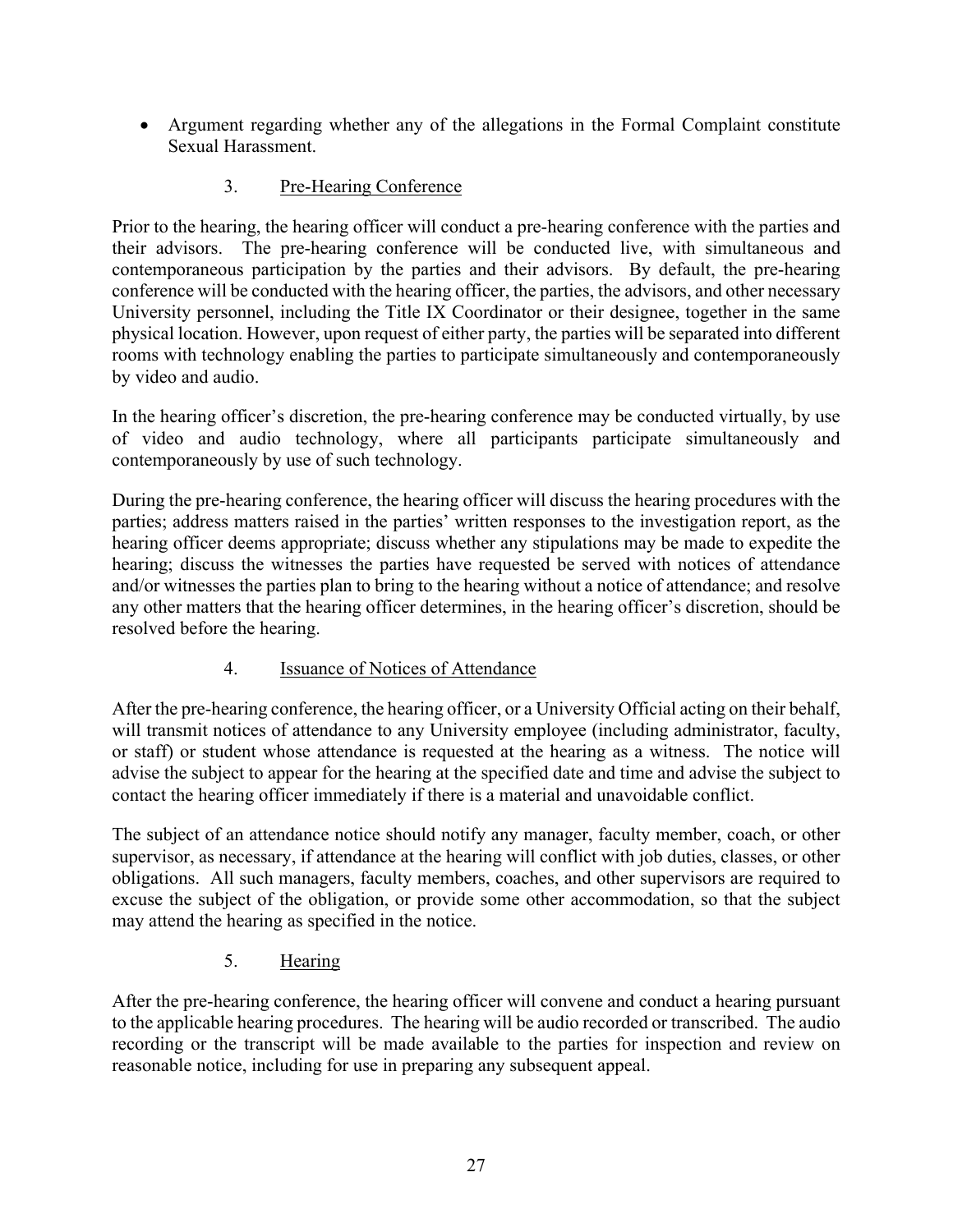The hearing will be conducted live, with simultaneous and contemporaneous participation by the parties and their advisors. By default, the hearing will be conducted with the hearing officer, the parties, the advisors, witnesses, and other necessary University personnel together in the same physical location. However, upon request of either party, the parties will be separated into different rooms with technology enabling the parties to participate simultaneously and contemporaneously by video and audio.

In the hearing officer's discretion, the hearing may be conducted virtually, by use of video and audio technology, where all participants participate simultaneously and contemporaneously by use of such technology.

While the hearing procedures and rulings from the hearing officer will govern the particulars of the hearing, each hearing will include, at a minimum:

- Opportunity for each party to address the hearing officer directly and to respond to questions posted by the hearing officer;
- Opportunity for each party's advisor to ask directly, orally, and in real time, relevant questions, and follow up questions, of the other party and any witnesses, including questions that support or challenge credibility;
- Opportunity for each party to raise contemporaneous objections to testimonial or nontestimonial evidence and to have such objections ruled on by the hearing officer and a reason for the ruling provided;
- Opportunity for each party to submit evidence that the party did not present during the investigation due to mistake, inadvertence, surprise, or excusable neglect;
- Opportunity for each party to make a brief closing argument.

Except as otherwise permitted by the hearing officer, the hearing will be closed to all persons except the parties, their advisors, the Investigating Officer, the hearing officer, the Title IX Coordinator or designee, and other necessary University personnel. With the exception of the Investigating Officer and the parties, witnesses will be sequestered until such time as their testimony is complete.

During the hearing, the parties and their advisors will have access to the investigation report and evidence that was transmitted to them pursuant to Section II.D.

While a party has the right to attend and participate in the hearing with an advisor, a party and/or advisor who materially and repeatedly violates the rules of the hearing and/or engages in other behavior that is materially disruptive, may be barred from further participation and/or have their participation limited, as the case may be, in the discretion of the hearing officer.

Subject to the minimum requirements specified in this section, the hearing officer will have sole discretion to determine the manner and particulars of any given hearing, including with respect to the length of the hearing, the order of the hearing, and questions of admissibility. The hearing officer will independently and contemporaneously screen questions for relevance in addition to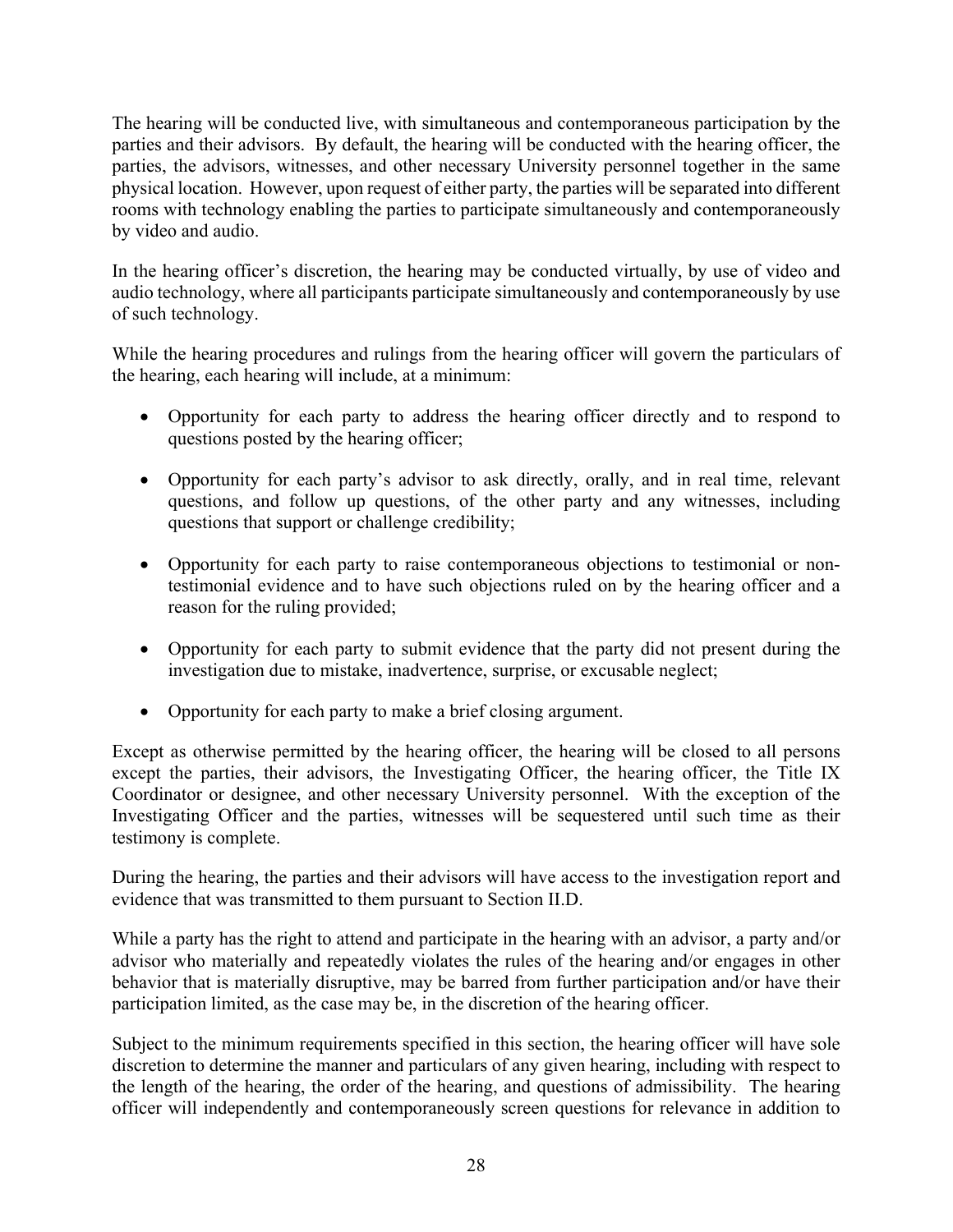resolving any contemporaneous objections raised by the parties and will explain the rational for any evidentiary rulings.

The hearing is not a formal judicial proceeding and strict rules of evidence do not apply. The hearing officer will have discretion to modify the hearing procedures, when good cause exists to do so, and provided the minimal requirements specified in this section are met.

## 6. Subjection to Questioning

In the event that any party or witnesses refuses to attend the hearing, or attends but refuses to submit to questioning by the parties' advisors, the testimony of that party or witnesses, as the case may be, whether given during the investigation or during the hearing, will be given appropriate evidentiary weight by the hearing officer in reaching a determination of responsibility.

In applying this section, the hearing officer will not draw an inference about the determination regarding responsibility based solely on a party or a witness's absence from the live hearing and/or refusal to submit to questioning by the parties' advisors.

# 7. Deliberation and Remedies

After the hearing is complete, the hearing officer will objectively evaluate all relevant evidence collected during the investigation, including both inculpatory and exculpatory evidence, together with testimony and non-testimony evidence received at the hearing, and ensure that any credibility determinations made are not based on a person's status as a Complainant, Respondent, or witness. The hearing officer will take care to exclude from consideration any evidence that was ruled inadmissible at the pre-hearing conference, during the hearing, or by operation of Section VII of the Title IX Grievance Process. The hearing officer will resolve disputed facts using a preponderance of the evidence (i.e. "more likely than not") standard and reach a determination regarding whether the facts that are supported by a preponderance of the evidence constitute one or more violations of the policy as alleged in the Formal Complaint.

## 8. Discipline and Remedies

In the event the hearing officer determines that the Respondent is responsible for violating this policy, the hearing officer will, prior to issuing a written decision, consult with an appropriate University official with disciplinary authority over the Respondent and such official will determine any discipline to be imposed. In cases where the Respondent is a student and the hearing officer does not work in the Office of Student Conduct, the hearing officer will consult with the Office of Student Conduct. In cases where the Respondent is an employee, the hearing officer will confer with the Office of Human Resources, Director of Labor Relations, the Employee's supervisor, and General Counsel. The hearing officer will also, prior to issuing a written decision, consult with the Title IX Coordinator who will determine whether and to what extent ongoing support measures or other remedies will be provided to the Complainant.

The University will impose discipline commensurate with the severity or pervasiveness of the offense and the threat it poses to the community. The Code of Student Community Standards, employee collective bargaining agreements, and University policies regarding corrective and/or disciplinary action permit a range of potential disciplinary sanctions for violation of policy,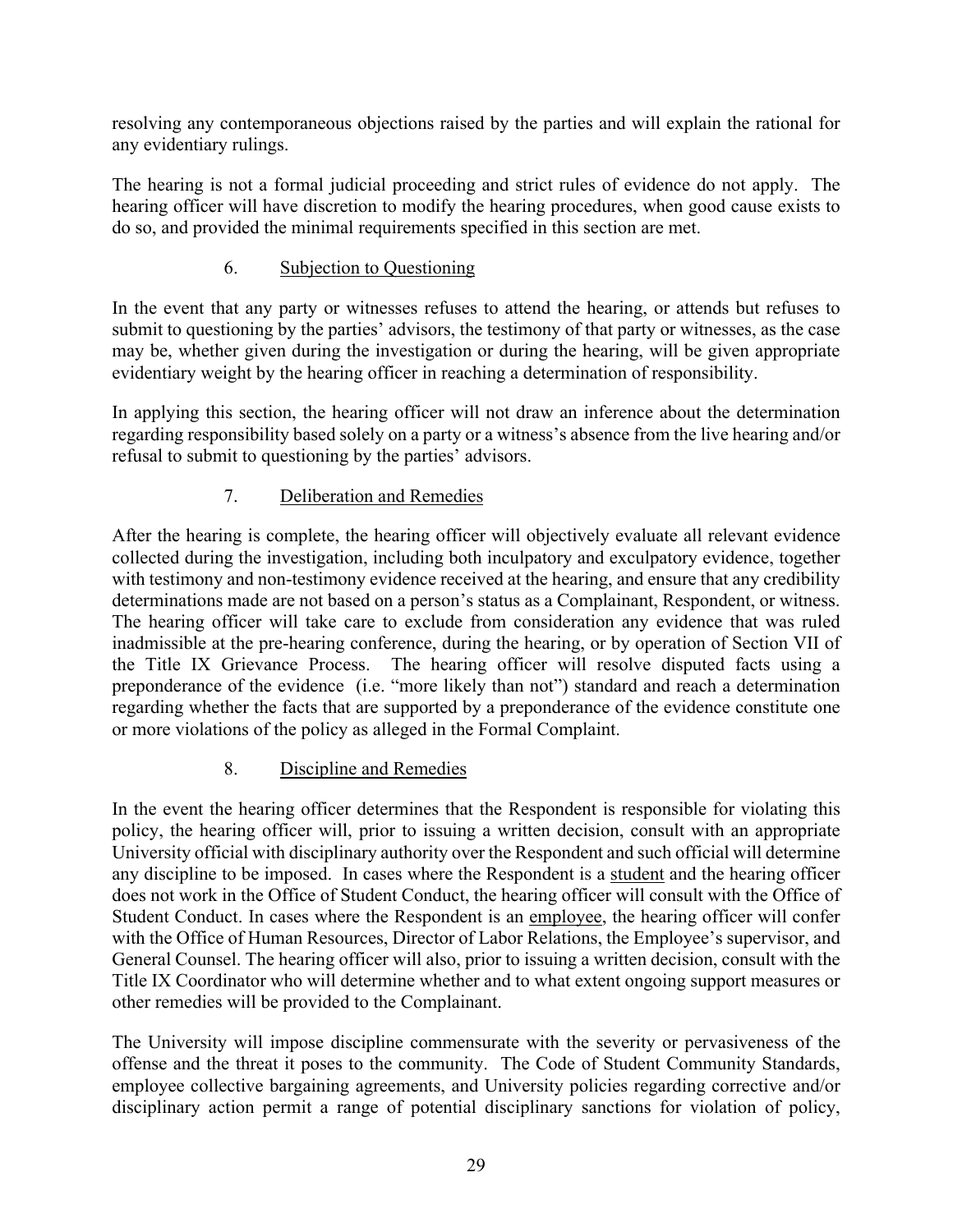including but not limited to: written or verbal counseling, written or verbal sanction, warning, educational programming, restitution, paid or unpaid leave or suspension, dismissal, termination, and/or other restriction to access, use, and/or other institutional services, privileges, or resources.

## 9. Written Decision

After reaching a determination and consulting with the appropriate University official and Title IX Coordinator, the hearing officer will prepare a written decision that will include:

- Identification of the allegations potentially constituting Sexual Harassment made in the Formal Complaint;
- A description of the procedural steps taken by the University upon receipt of the Formal Complaint, through issuance of the written decision, including notification to the parties, interviews with the parties and witnesses, site visits, methods used to gather nontestimonial evidence, and the date, location, and people who were present at or presented testimony at the hearing;
- Articulate findings of fact, made under a preponderance of the evidence standard, that support the determination;
- A statement of, and rationale for, each allegation that constitutes a separate potential incident of Sexual Harassment, including a determination regarding responsibility for each separate potential incident;
- The discipline determined by the appropriate University official as referenced in Section II.F.8 and any ongoing support measures or other remedies as determined by the Title IX Coordinator;
- A description of the University's process and grounds for appeal, as specified in Section IV.

The hearing officer's written determination will be transmitted to the parties. Transmittal of the written determination to the parties concludes the hearing process, subject to any right of appeal as specified in Section IV.

Although the length of each adjudication by hearing will vary depending on the totality of the circumstances, the University strives to issue the hearing officer's written determination within fifteen (15) business days of the conclusion of the hearing.

## **III. DISMISSAL DURING INVESTIGATION OR ADJUDICATION**

The University shall dismiss a Formal Complaint filed under the Title IX Grievance Process at any point during the investigation or adjudication process if the Title IX Coordinator or designee determined that one or more of the following is true:

• The conduct alleged in the Formal Complaint would not constitute Sexual Harassment as defined by this policy in Section IV even if proved; or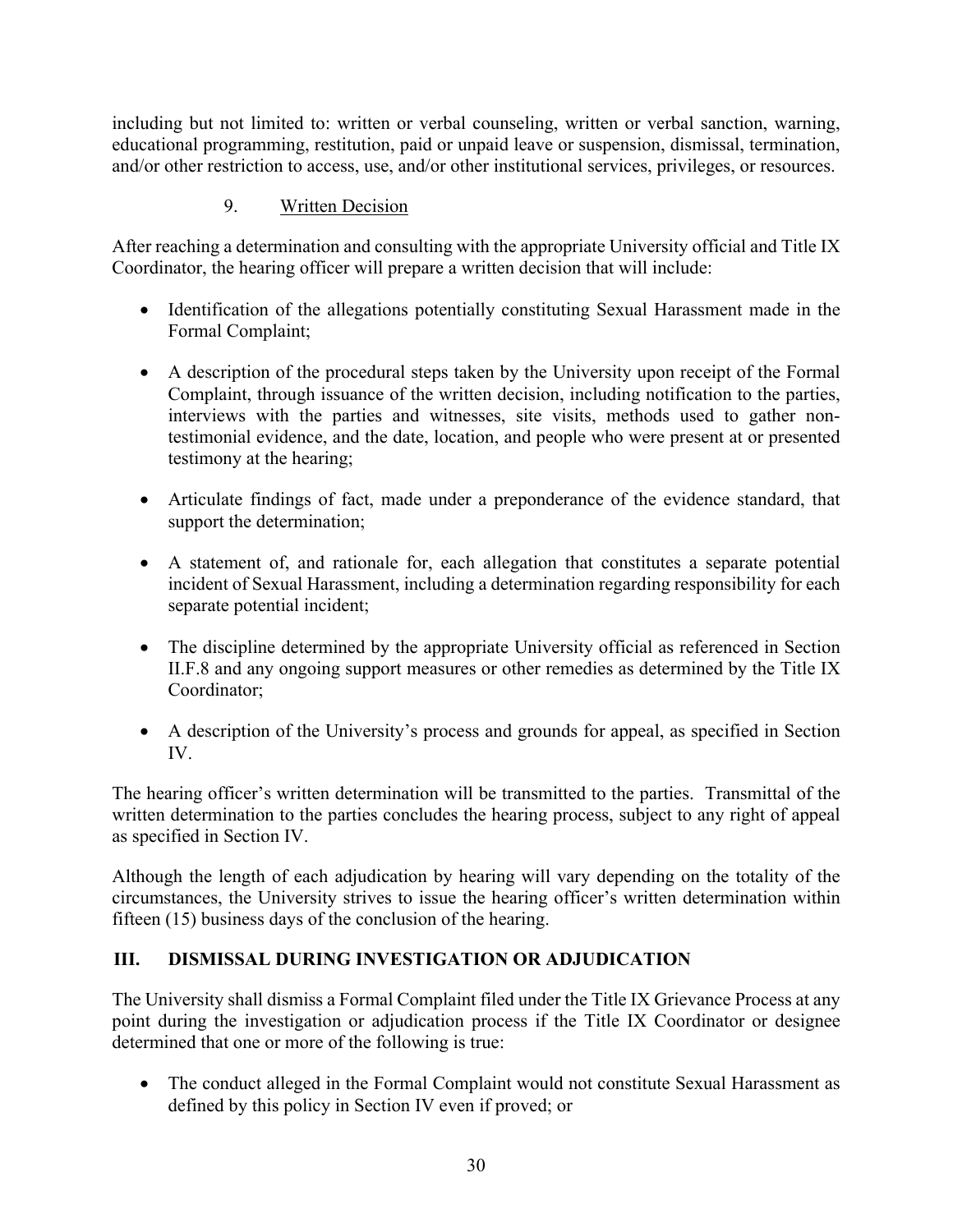• The conduct alleged in the Formal Complaint falls outside the scope of the policy specified in Section II (i.e. because the alleged conduct did not occur in the University's Education Programs and Activities and/or the alleged conduct occurred outside the geographic boundaries of the United States).

 The University may dismiss a Formal Complaint filed under the Title IX Grievance Process at any point during the investigation or adjudication process if the Title IX Coordinator or designee determines that any one or more of the following is true:

- The Complainant provides the Title IX Coordinator or designee written notice that the Complainant wishes to withdraw the Formal Complaint or any discrete allegations therein (in which case those discrete allegations may be dismissed);
- The Respondent is no longer enrolled or employed by the University, as the case may be;
- Specific circumstances prevent the University from gathering evidence sufficient to reach a determination as to the Formal Complaint, or any discrete allegations therein (in which case those discrete allegations may be dismissed).

In the event the Title IX Coordinator or designee determines that a Formal Complaint should be dismissed pursuant to this section, the Title IX Coordinator or designee will provide written notice of dismissal to the parties and advise them of their right to appeal as specified in Section IV. Such a dismissal would be for the purposes of the Title IX Grievance Process only. The Title IX Coordinator or designee may refer the subject matter of the Formal Complaint to other University offices, as appropriate, if the allegations could otherwise be governed by the University's Non-Discrimination Policy and addressed through the University's Non-Discrimination Grievance Procedures and/or other University policies, if committed by an employee, or through the Code of Community Standards if committed by a student. A dismissal pursuant to this Section XVI is presumptively a final determination as it pertains to this policy, unless otherwise specified in writing by the Title IX Coordinator or designee in the written notice of dismissal.

### **IV. APPEAL**

Either party may appeal the determination of an adjudication, or a dismissal of a Formal Complaint, on one or more of the following grounds:

- A procedural irregularity affected the outcome;
- There is new evidence that was not reasonably available at the time the determination or dismissal was made, that could have affected the outcome;
- The Title IX Coordinator, Investigating Officer, or hearing officer had a conflict of interest or bias for or against Complainants or Respondents generally, or against the individual Complainant or Respondent, that affected the outcome.

No other grounds for appeal are permitted.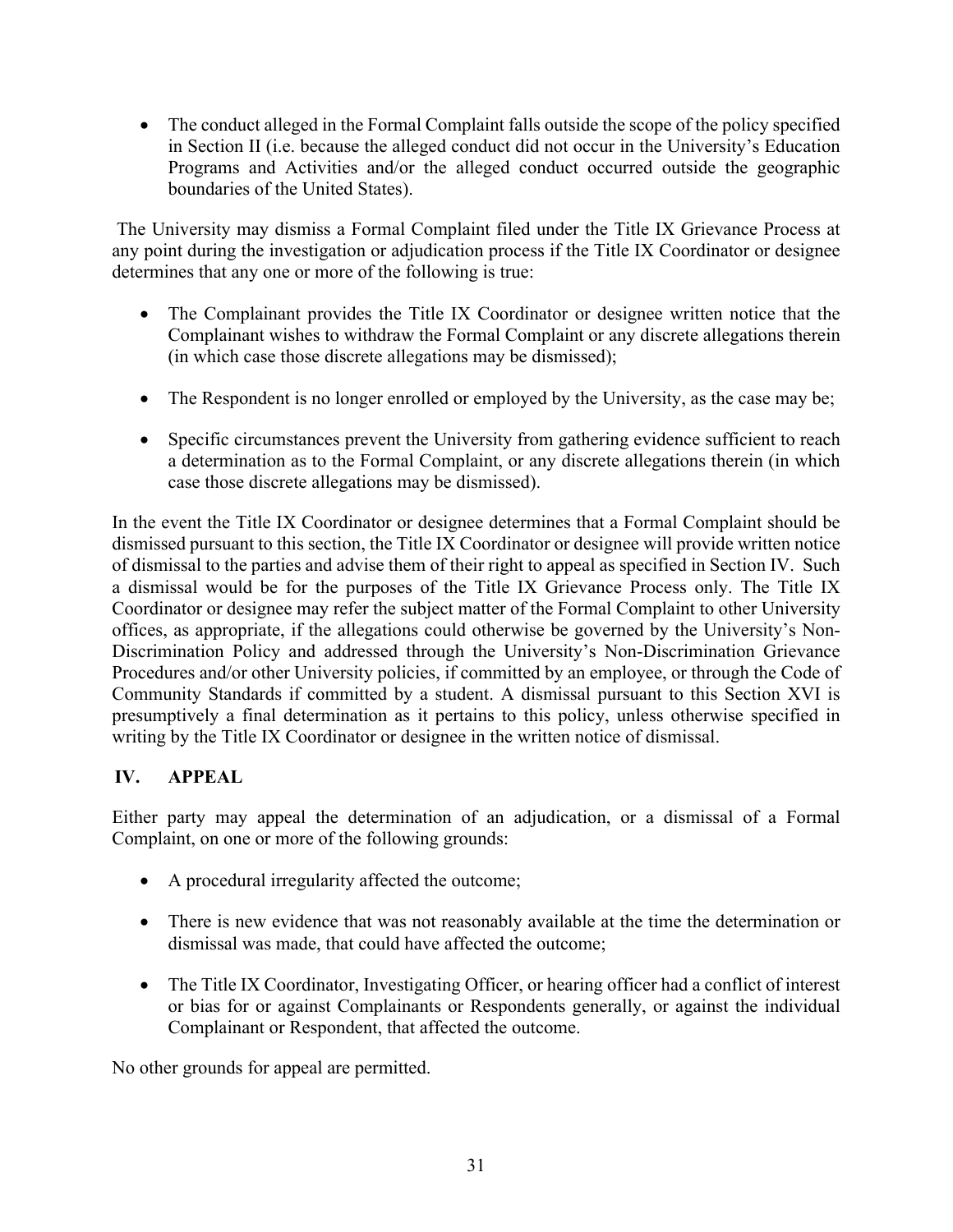The appeal must be submitted in writing, within ten (10) business days of the notice of determination or dismissal being sent by the University, and must specifically identify the determination and/or dismissal appealed from, articulate which one or more of the three grounds for appeal are being asserted, explain in detail why the appealing party believes the appeal should be granted, and articulate what specific relief the appealing party seeks.

Promptly upon receipt of an appeal, the appeal officer will conduct an initial evaluation to confirm that the appeal is timely filed and that it invokes at least one of the permitted grounds for appeal. If the appeal officer determines that the appeal is not timely, or that it fails to invoke a permitted grounds for appeal, the appeal officer will dismiss the appeal and provide written notice of the same to the parties.

If the appeal officer confirms that the appeal is timely and invokes at least one permitted grounds for appeal, the appeal officer, or a University Official acting on their behalf, will provide written notice to the other party that an appeal has been filed and that the other party may submit a written opposition to the appeal within ten (10) business days. The appeal officer shall also promptly obtain from the Title IX Coordinator any records from the investigation and adjudication necessary to resolve the grounds raised in the appeal.

Upon receipt of any opposition, or after the time period for submission of an opposition has passed without one being filed, the appeal officer will promptly decide the appeal and transmit a written decision to the parties that explains the outcome of the appeal and the rationale.

The determination of a Formal Complaint, including any discipline, becomes final when the time for appeal has passed with no party filing an appeal or, if any appeal is filed, at the point when the appeal officer has resolved all appeals, either by dismissal or by transmittal of a written decision.

No further review beyond the appeal is permitted.

Although the length of each appeal will vary depending on the totality of the circumstances, the University strives to issue the appeal officer's written decision within fifteen (15) business days of an appeal being filed or the opposition statement being received, whichever is later.

## **V. ADVISOR OF CHOICE**

From the point a Formal Complaint is made, and until an investigation, adjudication, and appeal are complete, the Complainant and Respondent will have the right to be accompanied by an advisor of their choice to all meetings, interviews, and hearings that are part of the investigation, adjudication, and appeal process. They may be, but are not required to be, an attorney.

The advisor may provide support and private counsel to the party. However, except for the questioning of witnesses during the hearing specified in Section II.F, the advisor may not advocate on behalf of a party, be actively involved in any proceedings, or directly address the Investigating Officer, hearing officer, or appeal officer. The support person/advisor must agree to maintain the confidentiality of the process.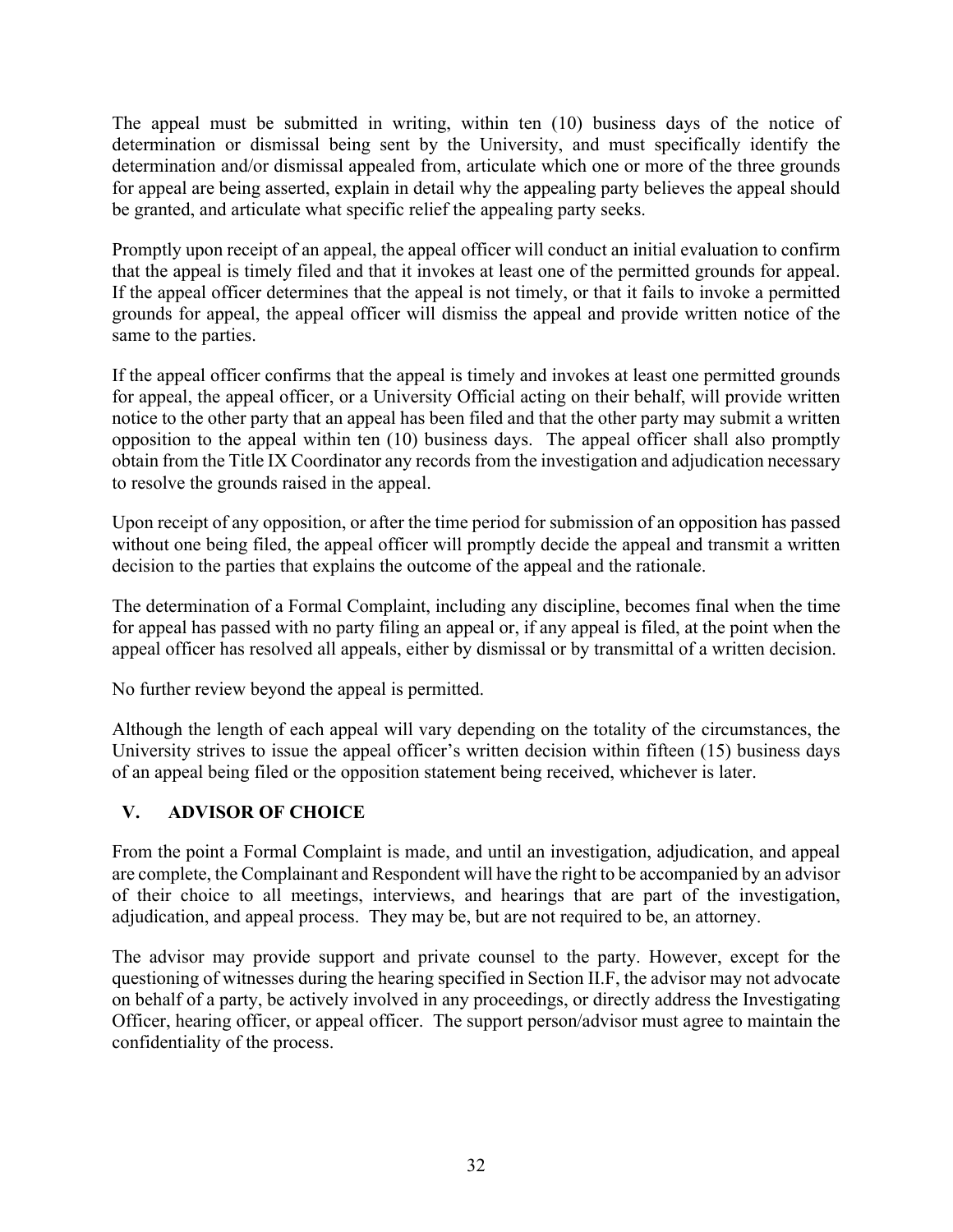The University reserves the right to address an advisor who fails to follow this policy and applicable provisions of the Title IX Grievance Process, in which case the party will be allowed to select a different advisor.

In the event a party is not able to secure an advisor to attend the hearing specified in Section II.F, and requests the University to provide an advisor, the University will provide the party an advisor, without fee or charge, who will conduct questioning on behalf of the party at the hearing. The University will have sole discretion to select the advisor it provides. The advisor the University provides may be, but is not required to be, an attorney.

The University is not required to provide a party with an advisor in any circumstance except where the party does not have an advisor present at the hearing specified in Section II.F and requests that the University provide an advisor.

## **VI. TREATMENT RECORDS AND OTHER PRIVILEGED INFORMATION**

During the investigation and adjudication process, the Investigating Officer and/or adjudicator are not permitted to access, consider, disclose, permit questioning concerning, or otherwise use the following records or information unless the University has obtained the party's voluntary, written consent to do so for the purposes of the investigation and adjudication process:

- A party's records that are made or maintained by a physician, psychiatrist, psychologist, or other recognized professional or paraprofessional acting in the professional or paraprofessional's capacity, or assisting in that capacity, and which are made and maintained in connection with the provision of treatment to the party;
- Information or records protected from disclosure by any other legally-recognized privilege, such as the attorney client privilege.

Notwithstanding the foregoing, the Investigating Officer and/or adjudicator may consider any such records or information otherwise covered by this section if the party holding the privilege affirmatively discloses the records or information to support their allegation or defense.

## **VII. SEXUAL HISTORY**

During the investigation and adjudication processes, questioning regarding a Complainant's sexual predisposition or prior sexual behavior are not relevant, unless such questions and evidence about the Complainant's prior sexual behavior are offered to prove that someone other than the Respondent committed the conduct alleged, or if the questions and evidence concern specific incidents of the Complainant's prior sexual behavior with respect to the Respondent and are offered to prove consent. Notwithstanding the foregoing, a Complainant who affirmatively uses information otherwise considered irrelevant by this section for the purpose of supporting the Complainant's allegations, may be deemed to have waived the protections of this section.

# **VIII. INFORMAL RESOLUTION**

At any time after the parties are provided written notice of the Formal Complaint as specified in Section XVII of the policy, and before the completion of any appeal specified in Section IV, the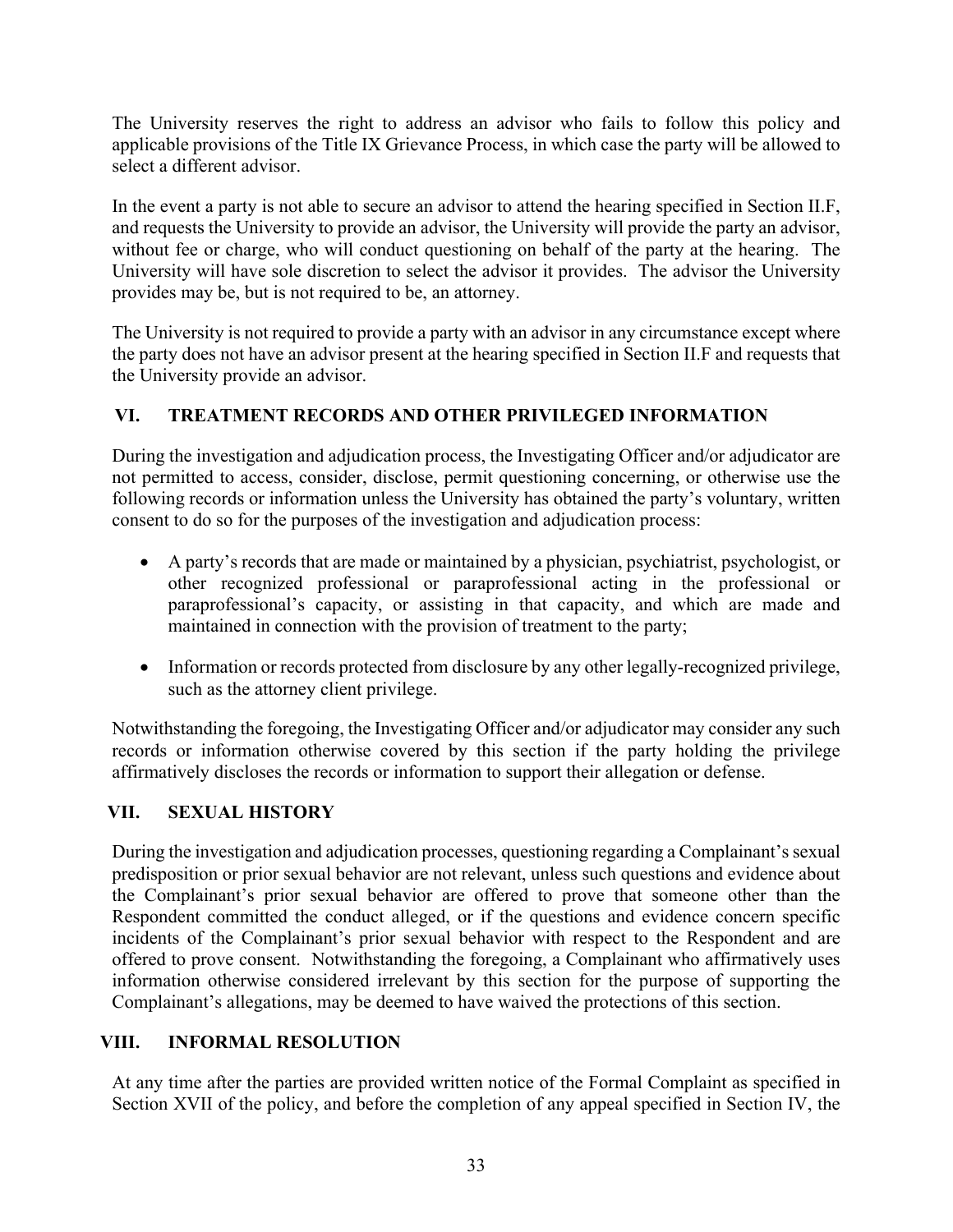parties may voluntarily consent, with the Title IX Coordinator's or in cases where both parties are employees, the Director of Equal Opportunity's approval, to engage in mediation, facilitated resolution, or other form of dispute resolution as the goal of which is to enter into a final resolution resolving the allegations raised in the Formal Complaint by agreement of the parties.

The specific manner of any informal resolution process will be determined by the parties and the Title IX Coordinator, in consultation together. Prior to commencing the informal resolution process agreed upon, the Title IX Coordinator will transmit a written notice to the parties that:

- Describes the parameters and requirements of the informal resolution process to be utilized;
- Identifies the individual responsible for facilitating the informal resolution (who may be the Title IX Coordinator, another University official, or a suitable third-party);
- Explains the effect of participating in informal resolution and/or reaching a final resolution will have on a party's ability to resume the investigation and adjudication of the allegations at issue in the Formal Complaint;
- Explains any other consequence resulting from participation in the informal resolution process, including a description of records that will be generated, maintained, and/or shared.

After receiving the written notice specified in this paragraph, each party must voluntarily provide written consent to the Title IX Coordinator, before the informal resolution may commence.

During the pendency of the informal resolution process, the investigation and adjudication processes that would otherwise occur are stayed and all related deadlines are suspended.

If the parties reach an agreed resolution through the informal resolution process, and the Title IX Coordinator agrees that the resolution is not clearly unreasonable, the Title IX Coordinator will reduce the terms of the agreed resolution to writing and present the resolution to the parties for their written signature. Once both parties and the Title IX Coordinator sign the resolution, the resolution is final, and the allegations addressed by the resolution are considered resolved and will not be subject to further investigation, adjudication, remediation, or discipline by the University, except as otherwise provided in the resolution itself, absent a showing that a party induced the resolution by fraud, misrepresentation, or other misconduct or where required to avoid a manifest injustice to either party or to the University. A resolution reached pursuant to this section is not subject to appeal.

A party may withdraw their consent to participate in informal resolution at any time before a resolution has been finalized.

Absent extension by the Title IX Coordinator or Director of Equal Opportunity, any informal resolution process must be completed within twenty (20) business days. If an informal resolution process does not result in a resolution within twenty (20) business days, and absent an extension, abeyance, or other contrary ruling by the Title IX Coordinator or Director of Equal Opportunity, the informal resolution process will be deemed terminated, and the Formal Complaint will be resolved pursuant to the investigation and adjudication procedures. The Title IX Coordinator or